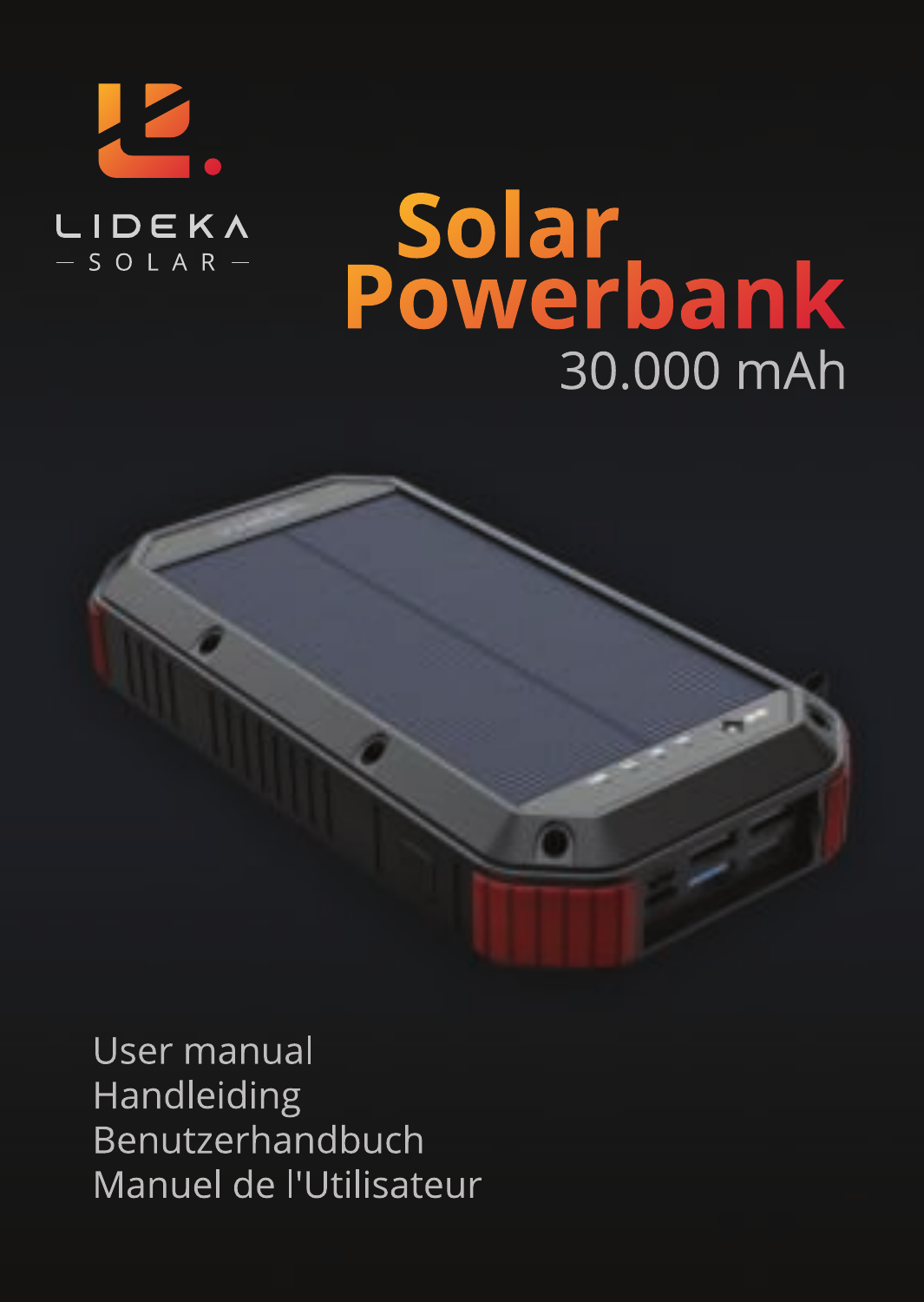### **Index**

| 3  |
|----|
| 9  |
| 15 |
| 21 |
|    |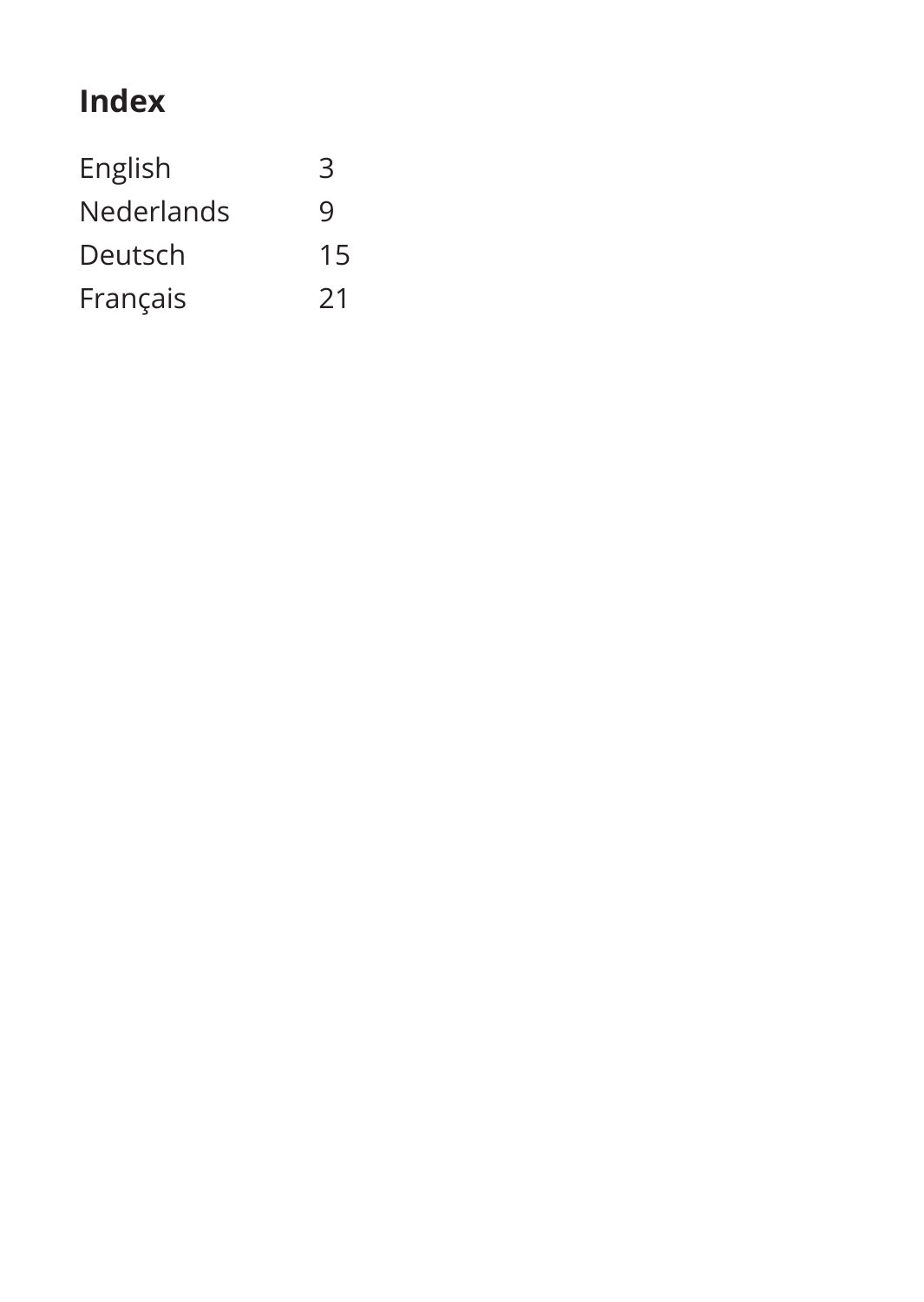### **Congratulations on purchasing an item from the Lideka Solar® collection.**

### **Lideka Solar® is a reliable brand that is committed to the environment, and wants to work with you to ensure that this planet stays alive.**

That is why we would like to thank you very much for your<br>confidence in us.

Read the manual carefully for the best user experience, and if necessary, to prevent accidents or problems. We are of course always available for questions or comments.



klantenservice@lidekahome.nl

 $085 - 0601297$ 

085 - 06 01 297

Follow us on Instagram and Facebook



LidekaHome

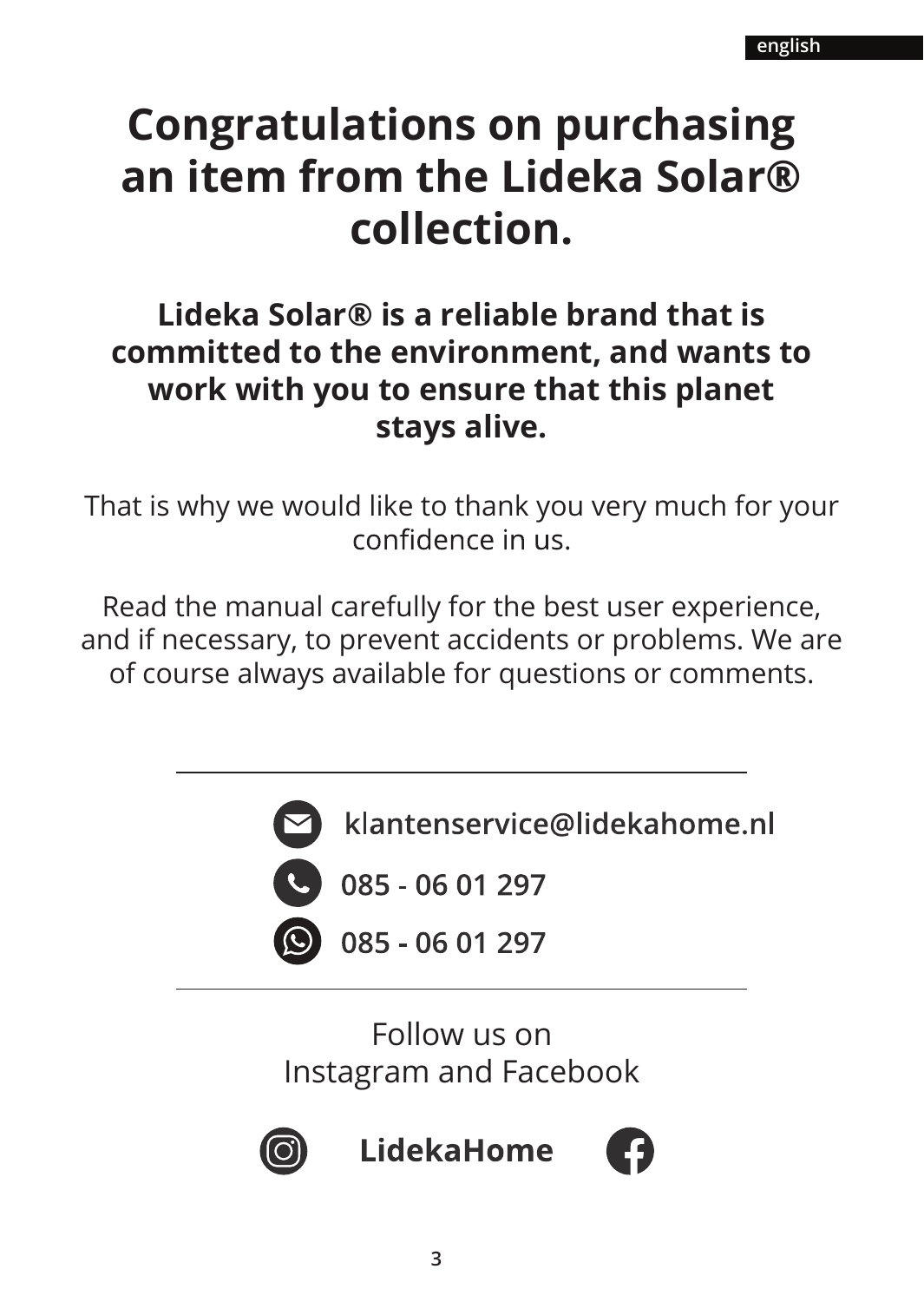# LIDEKA IS A FRIEND, A FRIEND FOR LIFE, he is trustworthy, transparent, and helpful.

### **Introduction**

This wireless solar energy power bank supports QC2.0/QC3.0 output voltage fast charge protocol, FCP/AFC/SFCP output voltage and input voltage fast charge protocol, MTK PE + 1.1 & 2.0 output voltage fast charge protocol, USB-C/PD2.0/PD3.0 input voltage and output voltage protocol, USB C PD3.0 PPS output voltage protocol and is suitable for BC1.2 mobile Apple and Samsung devices.

The product features a micro-USB charging port, TYPE-C interface and solar power input power. The built-in lithium-ion battery is charged from a constant current and voltage source. The power bank supports multiple electronic devices including mobile phones, tablets, MP3 devices and more.

USB-2, USB-3 and USB-4: standard output 5V/3A USB-1: Supports QC2.0/QC3.0 DC5V/3.0A 9V/2A 12C/1.5A TYPE-C: supports PD2.0/PD3.0 PPS FCP AFC SFCK MTK bi-directional fast charge protocol

USB-1 and TYPE-C are fast charging USB ports. Output voltage of 5V is only supported when two or more output ports are used at the same time. This device is equipped with the latest technologies in fast charging and thus achieves an efficiency of 90% and an extremely low energy consumption. With smart techniques, the device offers multiple protection functions and the power bank is safe and reliable in use.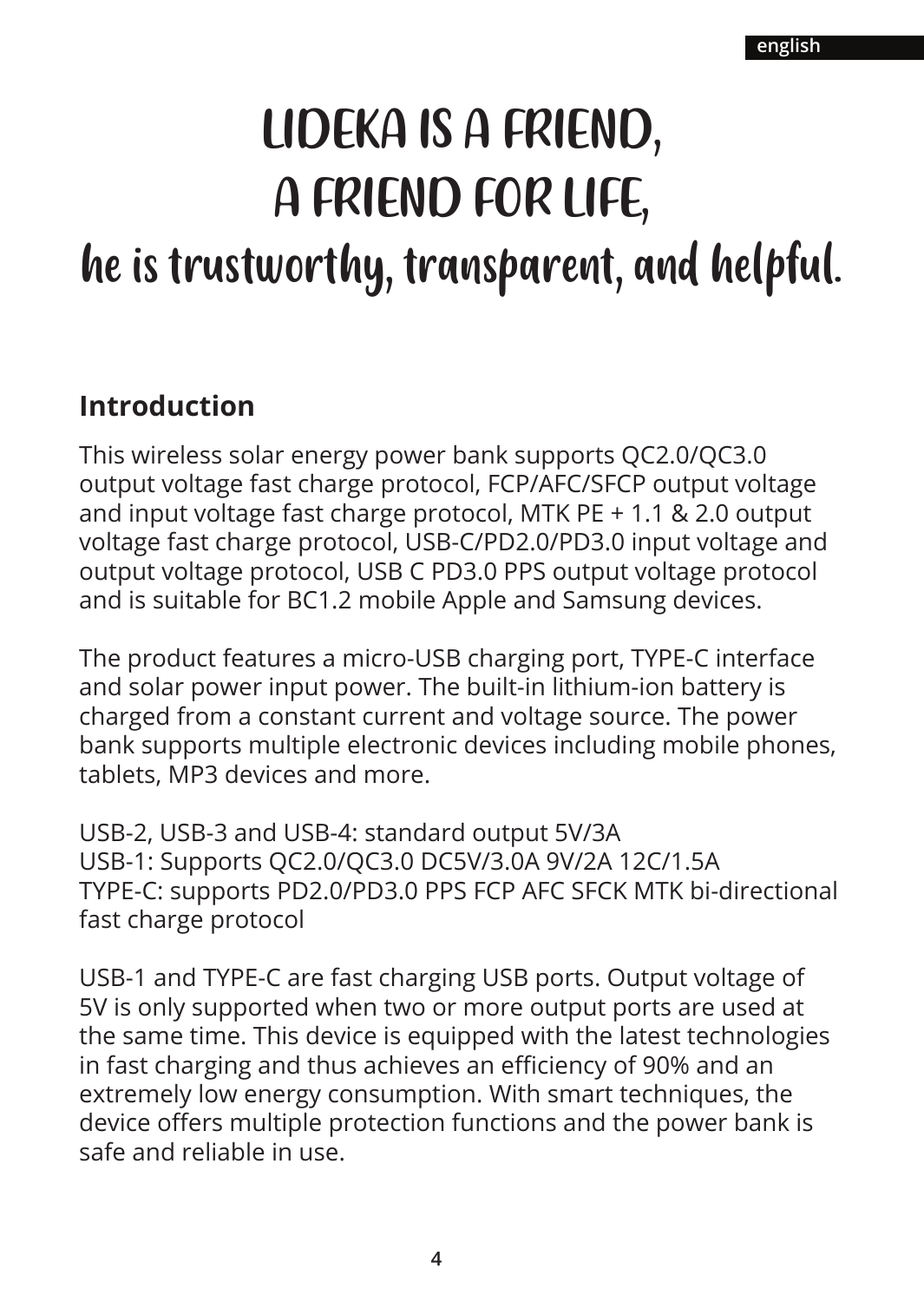### **Specifications**

- Micro input: DC 5V/2A 9V/2A
- TYPE-C input: DC 5V3A 9V2A
- Solar charging: DC 5V/1.5W
- USB-1 output voltage: DC 5V/3.0A 9V/2A 12V/1.5A
- Output voltage USB-2, -3, -4: DC 5V/3A
- TYPE-C output voltage: DC 5V/3.0A 9V/2A 12V/1.5A
- Wireless output voltage: 10W

### **Display functions**

- 1. Solar panel
- 2. Cord<br>3. Solar
- 3. Solar indicator<br>4. USB port 1/2/3
- 4. USB port 1/2/3/4<br>5. USB silica gel pro
- USB silica gel protect plug
- 6. Micro/TYPE-C USB port<br>7 Power indicator
- 7. Power indicator
- 8. On/off button
- 9. LED lamp
- 10. Wireless charging indicator
- 11. Wireless charging point

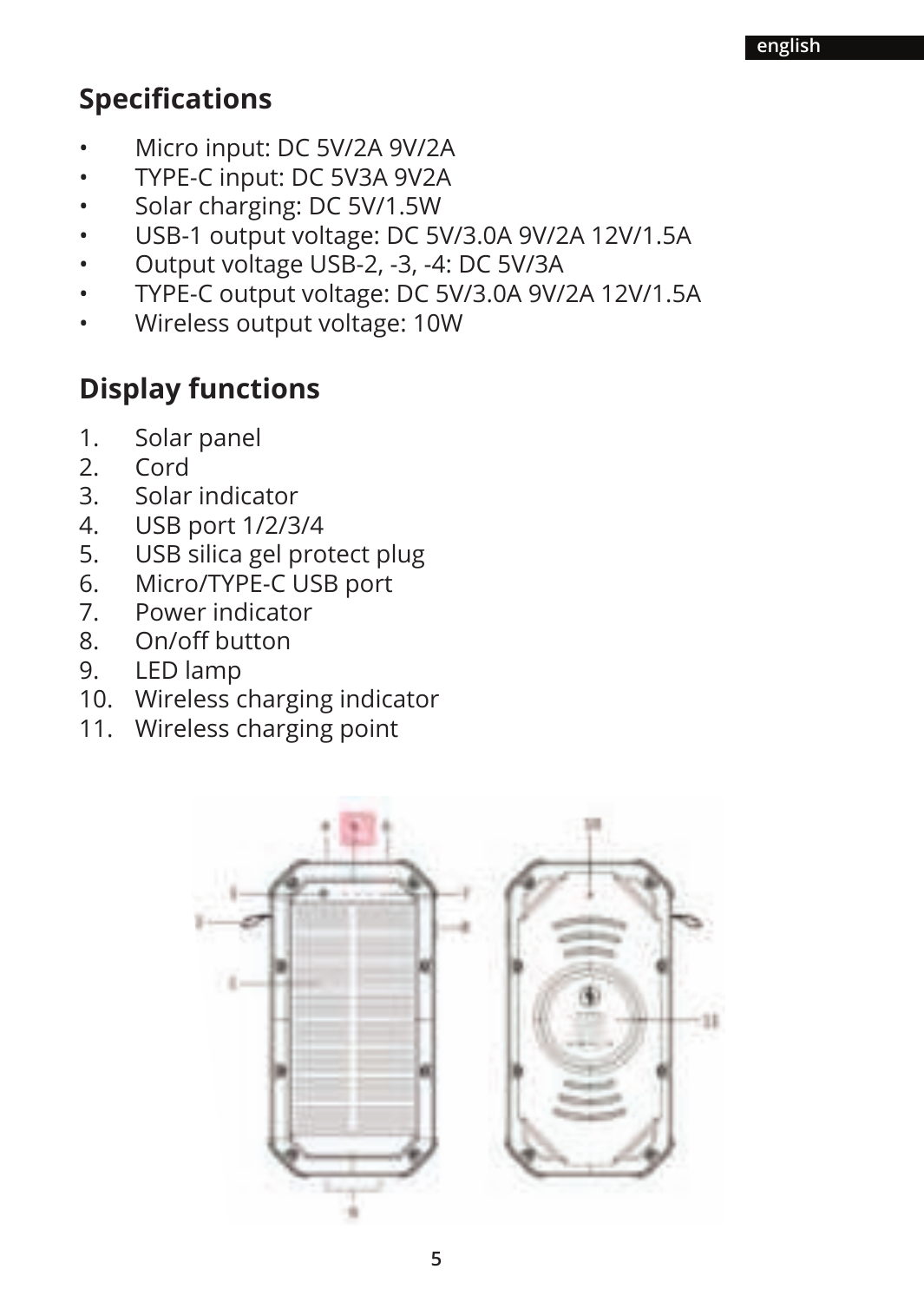### **Switching on and off**

Switch the device on with the on/off button to activate the wireless charging point and all USB ports. When the red light flashes three times, the power bank is ready to be used and the charging process begins. The light will turn green when an external device is detected. When the device is fully charged and the charging process is complete, the light turns off.

### **Charging with adapter**

When an external adapter is connected to a USB or TYPE-C input, the built-in battery of the power bank is charged. Four blue lights turn on automatically and provide an indication of battery power as follows:

| <b>POWER</b> | LED <sub>1</sub> | LED <sub>2</sub> | LED3  | LED4  |
|--------------|------------------|------------------|-------|-------|
| 100%         | on               | on               | on    | on    |
| 75-99%       | on               | on               | on    | flash |
| ' 50-75% ا   | on               | on.              | flash | off   |
| 25-50%       | on.              | flash            | off   | off   |
| $0 - 25%$    | flash            | off              | off   | off   |

### **Charging with solar panel**

Place the power bank at an angle of 45 degrees to optimally expose the solar panel to sunlight. The built-in charging circuit turns on and the lithium battery is charged. Use the on/off button to view the stored power (this can be displayed as "Power View").

### **Battery indication**

Briefly press the power button to enable the USB ports. The LED power indicator shows the available battery power according to the table below. The USB ports are automatically turned off if no input is detected within 30 seconds.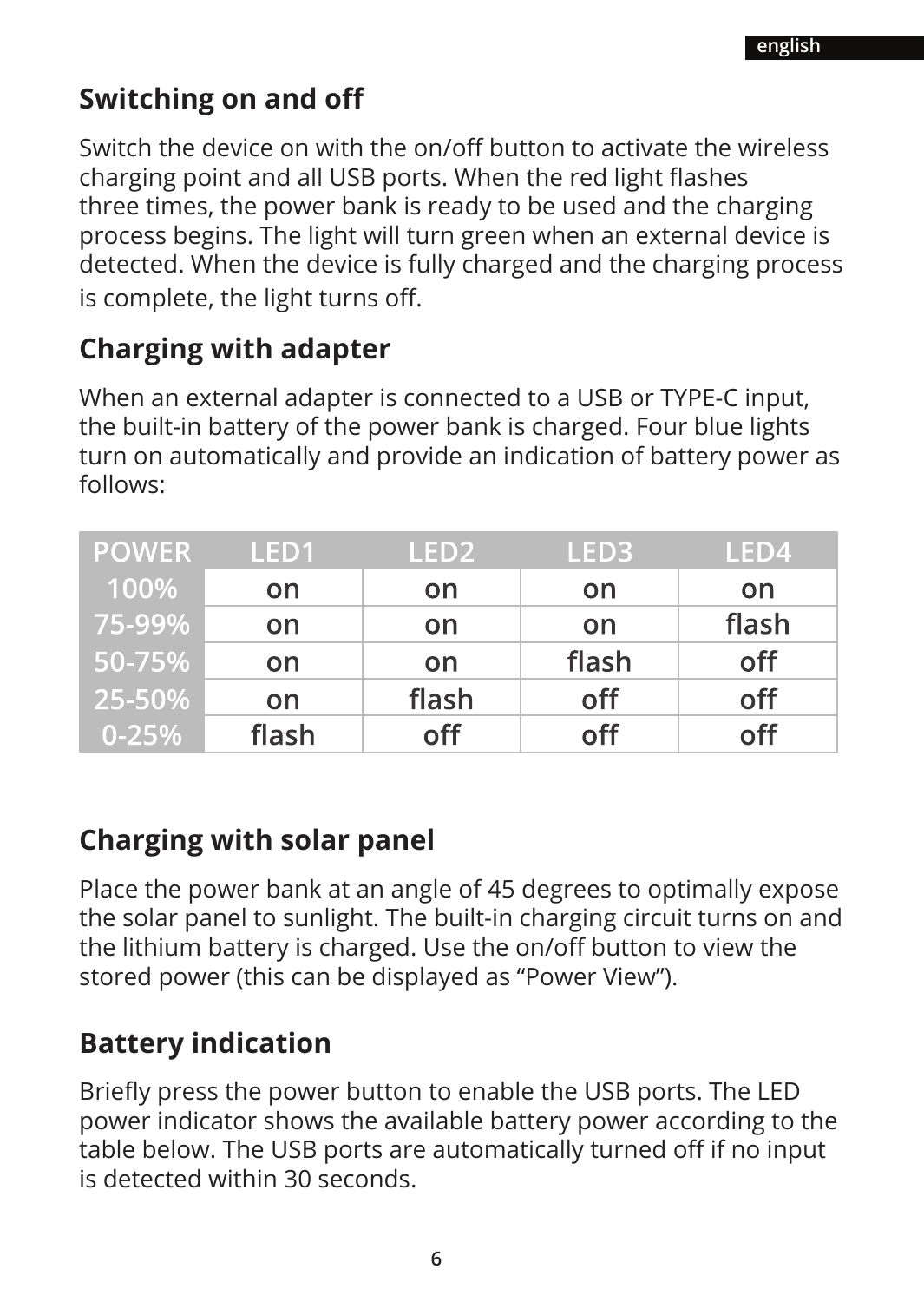| <b>POWER</b> | LED <sub>1</sub> | LED <sub>2</sub> | LED <sub>3</sub> | LED4 |
|--------------|------------------|------------------|------------------|------|
| 75-100%      | on               | on               | on               | on   |
| 50-75%       | on               | on               | on               | off  |
| 25-50%       | on               | on.              | off              | off  |
| 10-25%       | on.              | off              | off              | off  |
| $0 - 10%$    | flash            | off              | off              | off  |

### **Wireless charging**

When the wireless charging function is used, a desired device can be charged with a maximum output voltage of 10W. When all USB ports are used at the same time or when the current falls within a range of 2.5A, the wireless charging function will automatically switch to 5W. The charging function is completely switched off at a range of 3A.

### **Instructions LED lamps**

Press the button twice to turn the LED lights on or off and short press the button to change light settings (soft light, bright light, flashing light, SOS mode).

### **Protection functions**

### *Input voltage and voltage undercurrent protection*

When an adapter with different specifications (less than 5V/2.1A) is used for charging, the power bank will automatically be adjusted to the output voltage of the adapter used to prevent damage. The device does not support output voltage discharge power while charging, but it does while charging via a solar panel.

### *Input voltage short-circuit protection*

If a short circuit occurs due to improper use or a damaged adapter, for example, the device will automatically shut down to prevent product damage.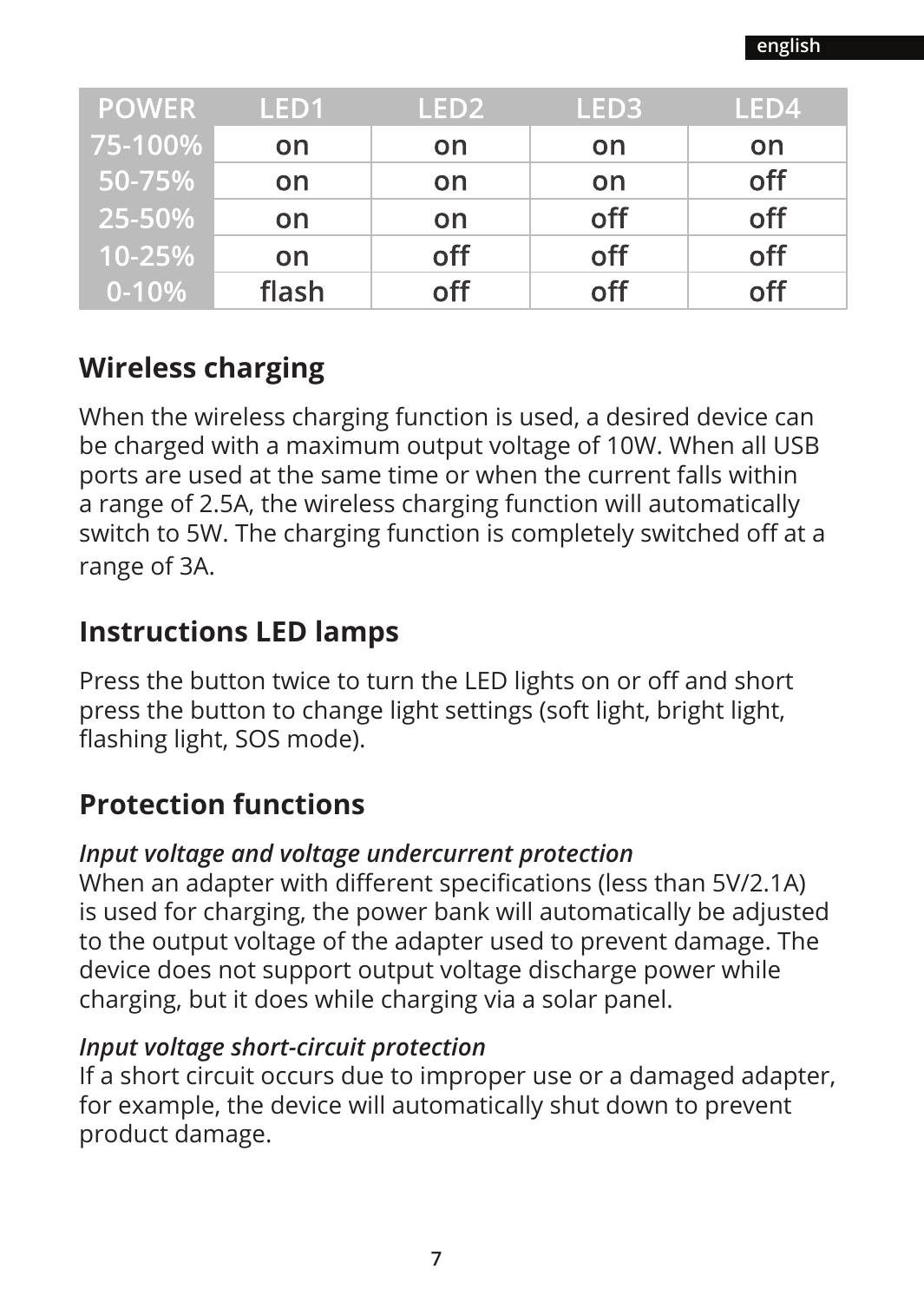#### *Output voltage overcurrent protection*

When the output voltage of any of the USB ports is exposed to more than 3.2A, the power bank will turn off automatically to protect both devices (power bank and external device). The power button light indicator will be switched off after four flashes. The device must be recharged and activated to start the discharge process.

### *Output voltage short-circuit protection*

When a short circuit occurs within one of the USB ports, the device will automatically shut down to protect both devices (power bank and external device). The power button light indicator will go out after four flashes. The device must be reactivated and charged to start the discharge process.

### **Warnings**

- Do not expose the device to high ambient temperatures for a long time. Maximum 45 degrees. (which occurs, for example, near radiators or stoves). Don't put it in the sun for too long either. Overheating will damage the device and is associated with potential danger.
- This product consists of electrical components. To avoid danger and damage, never disassemble this appliance.
- This device contains lithium-ion batteries. Please take into account your local regulations and legislation regarding the disposal and recycling of batteries.
- Never expose removed batteries to excessive heat and keep them away from sunlight and fire.
- Be absolutely patient with solar and power grid charging. The power bank has a very high capacity and therefore needs time.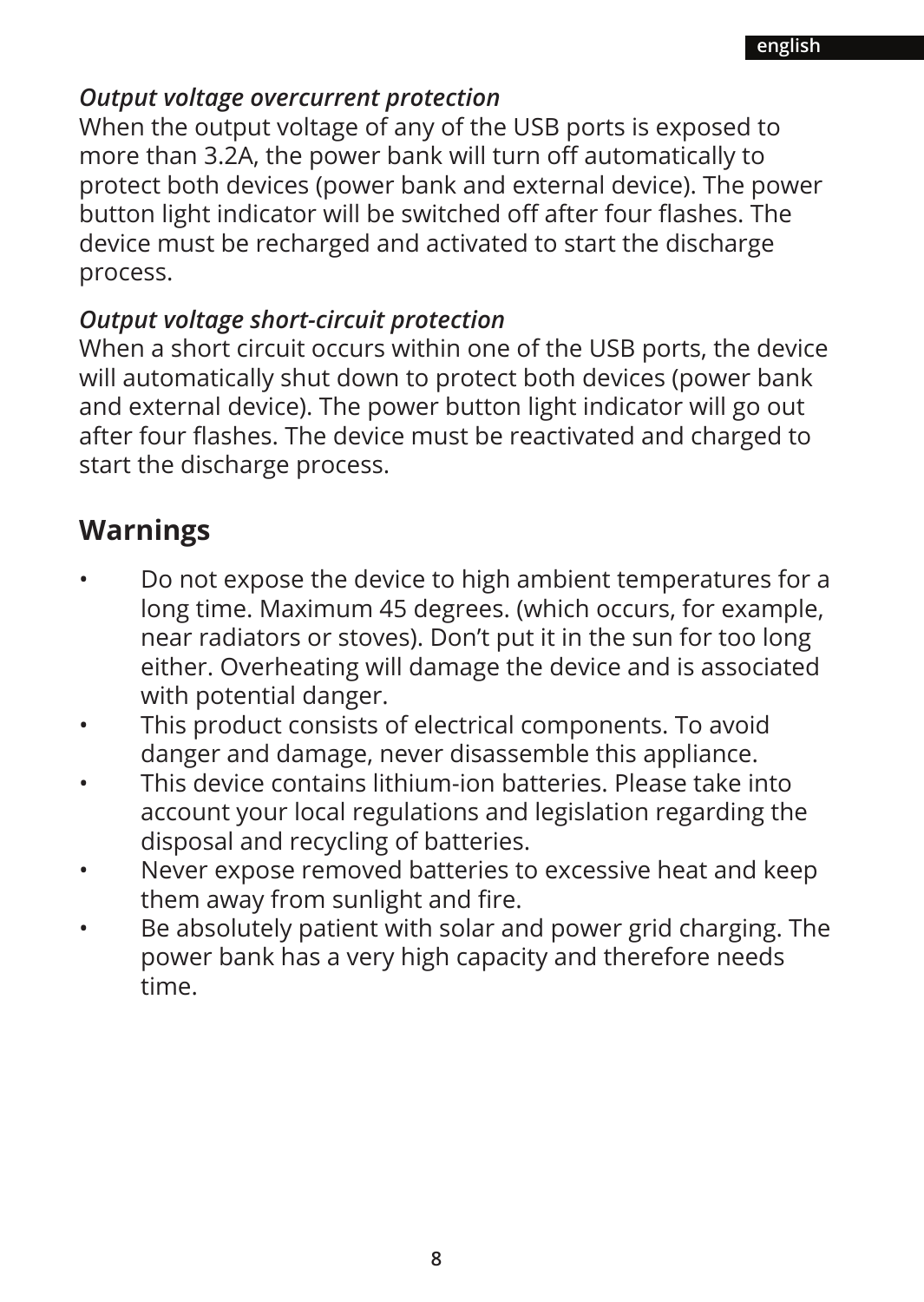### **Van harte gefeliciteerd met het aankopen van een artikel van de Lideka Solar® collectie.**

### **Lideka Solar® is een betrouwbaar merk die zich inzet voor het milleu, en er samen met u voor wil zorgen dat deze planeet in leven blijft.**

Daarom willen wij u hartelijk bedanken voor het vertrouwen in ons.

Lees de handleiding aandachtig door voor de beste gebruikerservaring, en om evt. ongelukken of problemen te voorkomen. Bij vragen of opmerkingen staan we uiteraard altijd voor u klaar.



klantenservice@lidekahome.nl

 $\begin{array}{|c|c|c|c|c|} \hline \text{~~085 - 06 01 297} \hline \end{array}$ 

085 - 06 01 297

Follow us on Instagram and Facebook



LidekaHome

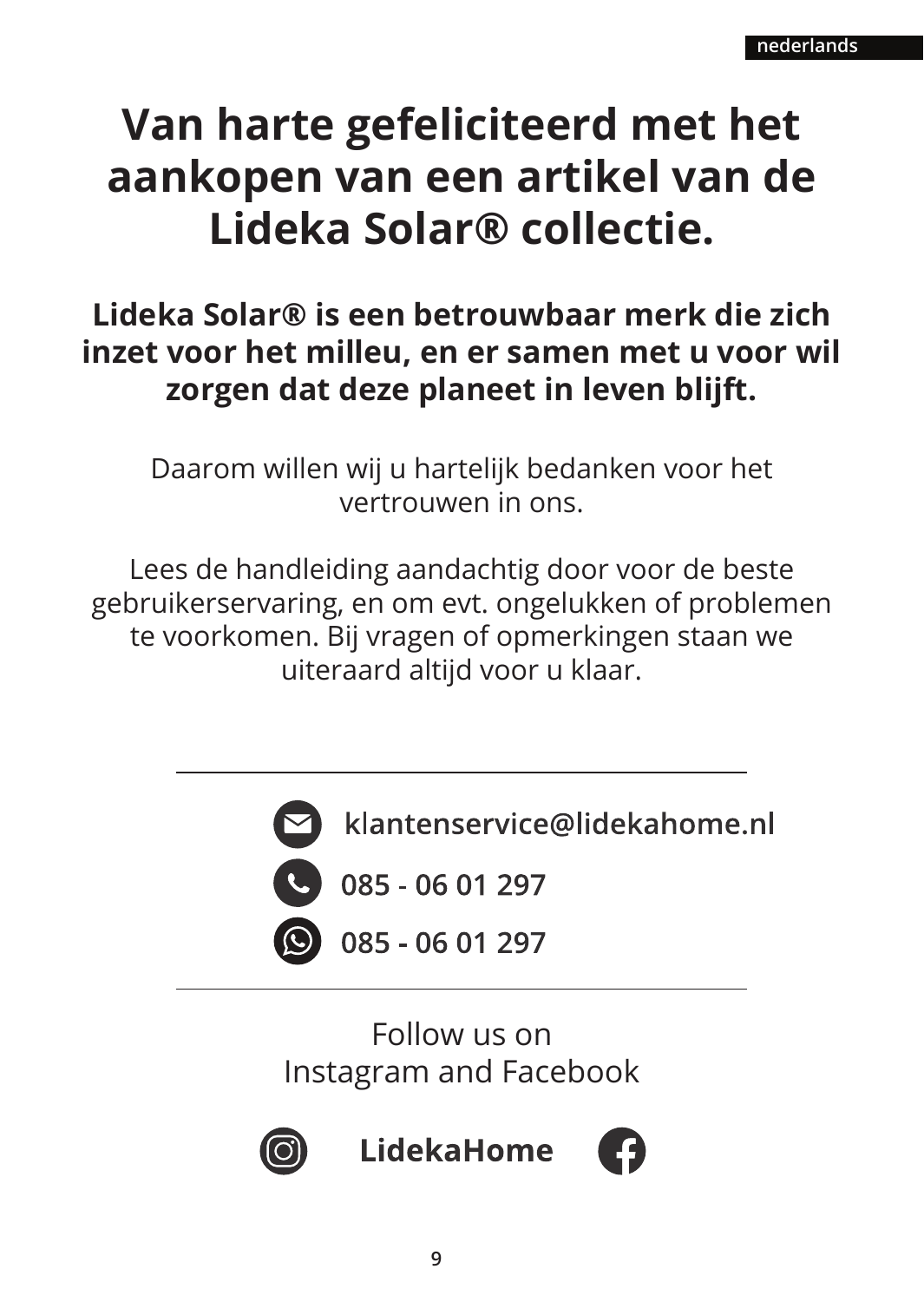# LIDEKA IS EEN VRIEND, EEN VRIEND VOOR HET LEVEN, hij is betrouwbaar, transparant, en behulpzaam.

### **Introductie**

Deze draadloze powerbank op zonne-energie ondersteunt het QC2.0/QC3.0 uitgangsspanning snellaad protocol, FCP/AFC/SFCP uitgangsspanning en ingangsspanning snellaad protocol, MTK PE+1.1 & 2.0 uitgangsspanning snellaad protocol, USB C/PD2.0/PD3.0 ingangsspanning en uitgangsspanning protocol, USB C PD3.0 PPS uitgangsspanning protocol en is geschikt voor o.a. BC1.2 mobiele Apple en Samsung apparaten.

Het product is voorzien van een micro USB-oplaadpoort, TYPE-C interface en ingangsstroom geschikt voor zonne-energie. De ingebouwde lithium-ionen batterij wordt opgeladen aan de hand van een constante stroom- en voltagebron. De powerbank ondersteunt meerdere elektronische apparaten waaronder mobiele telefoons, tablets, MP3-apparaten en meer.

USB-2, USB-3 en USB-4: standaard output 5V/3A USB-1: ondersteunt QC2.0/QC3.0 DC5V/3.0A 9V/2A 12C/1.5A TYPE-C: ondersteunt PD2.0/PD3.0 PPS FCP AFC SFCK MTK bi directioneel snellaad protocol

USB-1 en TYPE-C zijn snellaad usb-poorten. Een uitgangsspanning van 5V wordt alleen ondersteunt wanneer twee of meer uitgangspoorten tegelijkertijd worden gebruikt. Dit apparaat is voorzien van de nieuwste technologieën op het gebied van snelladen en bereikt daarmee een efficiëntie van 90% en een extreem laag energieverbruik. Met slimme technieken biedt het apparaat meerdere beschermingsfuncties en is de powerbank veilig en betrouwbaar in gebruik.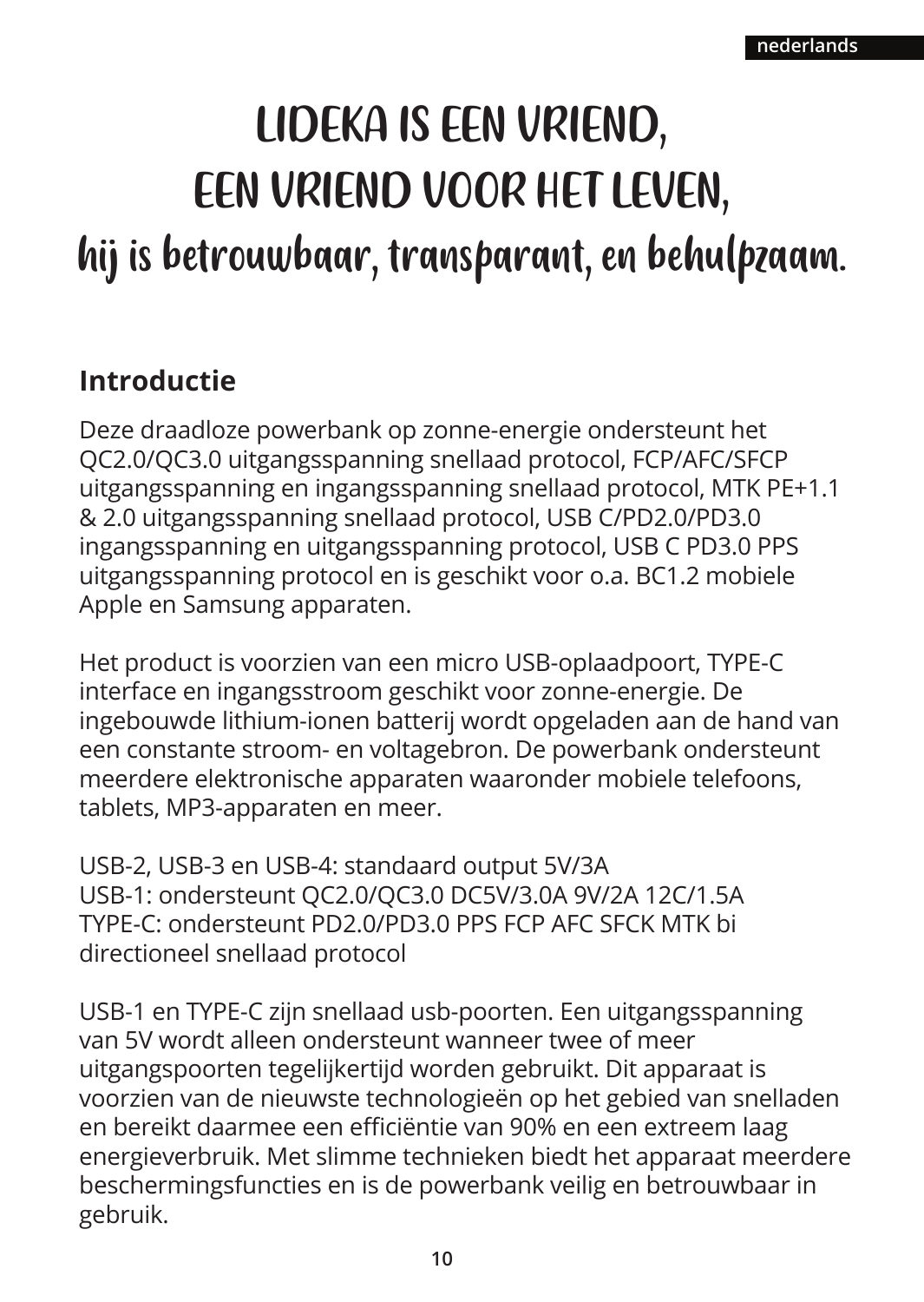### **Specificaties**

- Micro input: DC 5V/2A 9V/2A
- TYPE-C input: DC 5V3A 9V2A
- Solar opladen: DC 5V/1.5W
- Uitgangsspanning USB-1: DC 5V/3.0A 9V/2A 12V/1.5A
- Uitgangsspanning USB-2,-3,-4: DC 5V/3A
- TYPE-C uitgangsspanning: DC 5V/3.0A 9V/2A 12V/1.5A
- Draadloze uitgangsspanning: 10W

### **Display functies**

- 1. Zonnepaneel<br>2 Koord
- 2. Koord<br>3 Solar in
- 3. Solar indicator
- 4. USB-poort 1/2/3/4
- 5. USB silica gel bescherm plug<br>6. Micro/TYPE-C USB-poort
- Micro/TYPE-C USB-poort
- 7. Stroomindicator
- 8. Aan/uit knop
- 9. LED-lamp
- 10. Draadloos opladen indicator
- 11. Draadloos oplaadpunt

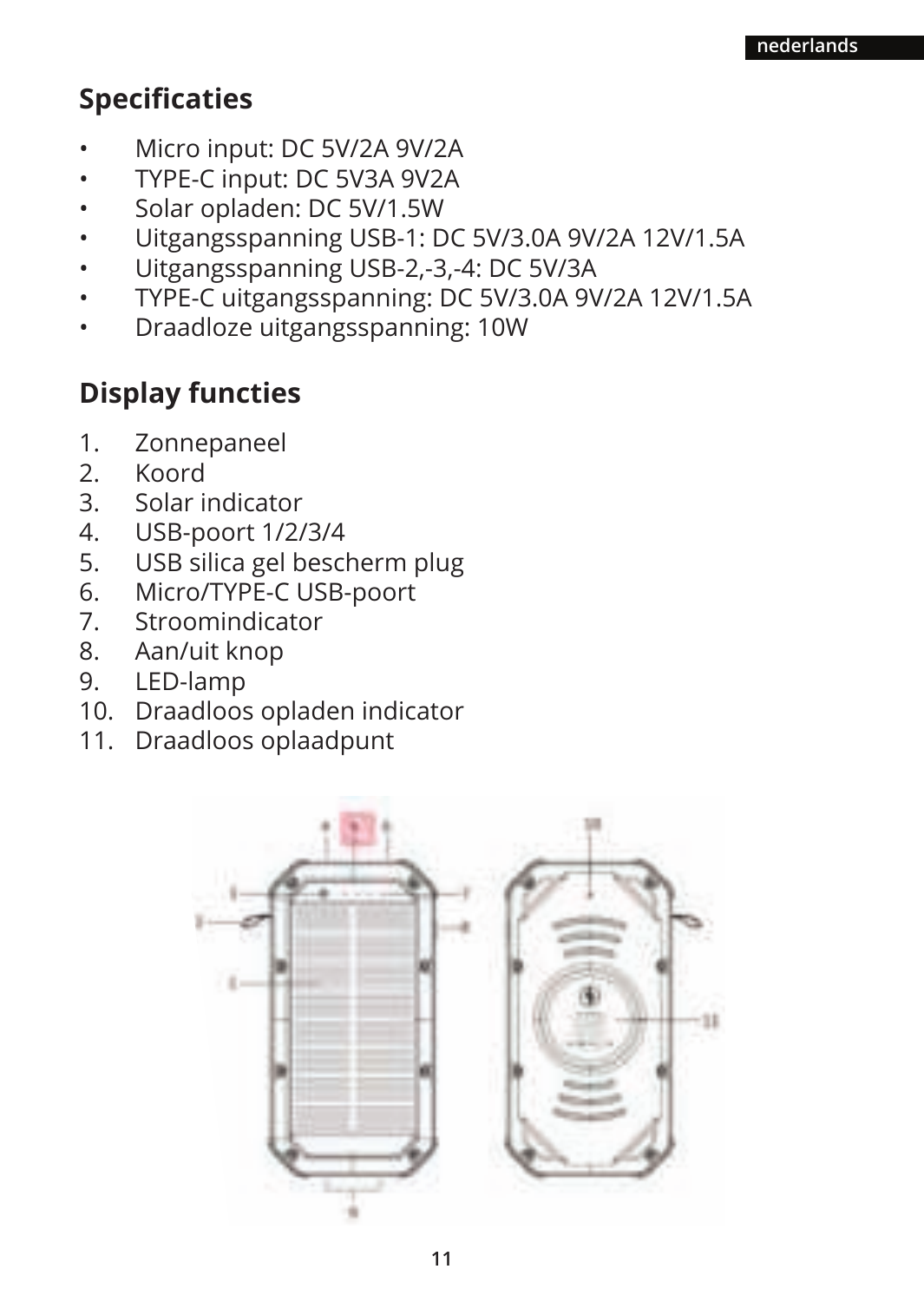### **Aan- en uitschakeling**

Schakel het apparaat aan doormiddel van de aan/uit knop om het draadloos oplaadpunt en alle USB-poorten in te schakelen. Wanneer het rode lampje drie keer knippert is de powerbank klaar om gebruikt te worden en begint het oplaadproces. Het lampje zal groen worden wanneer een extern apparaat wordt gedetecteerd. Wanneer het apparaat volledig is opgeladen en het oplaadproces beëindigt is wordt het lampje uitgeschakeld.

### **Opladen met adapter**

Wanneer een externe adapter is verbonden met een USB of TYPE-C ingang wordt de ingebouwde batterij van de powerbank opgeladen. Vier blauwe lampjes worden automatisch ingeschakeld en geven een indicatie van het batterijvermogen als volgt:

| <b>POWER</b> | LED <sub>1</sub> | LED <sub>2</sub> | LED3  | LED4  |
|--------------|------------------|------------------|-------|-------|
| 100%         | on               | on               | on    | on    |
| 75-99%       | on               | on               | on    | flash |
| 50-75%       | on.              | on               | flash | off   |
| 25-50%       | on.              | flash            | off   | off   |
| $0 - 25%$    | flash            | off              | off   | off   |

### **Opladen met zonepaneel**

Plaats de powerbank in een hoek van 45 graden om het zonnepaneel optimaal bloot te kunnen stellen aan zonlicht. Het ingebouwde oplaadcircuit wordt ingeschakeld en de lithium batterij wordt opgeladen. Gebruik de aan/uit knop om het opgenomen vermogen te bekijken (dit kan weergegeven worden als 'Power View').

### **Batterij indicatie**

Druk de aan/uit knop kort in om de USB-poorten in te schakelen. De LED stroomindicator toont het beschikbare batterijvermogen aan de hand van onderstaande tabel. De USB-poorten worden automatisch uitgeschakeld wanneer er binnen 30 seconden geen input wordt gedetecteerd.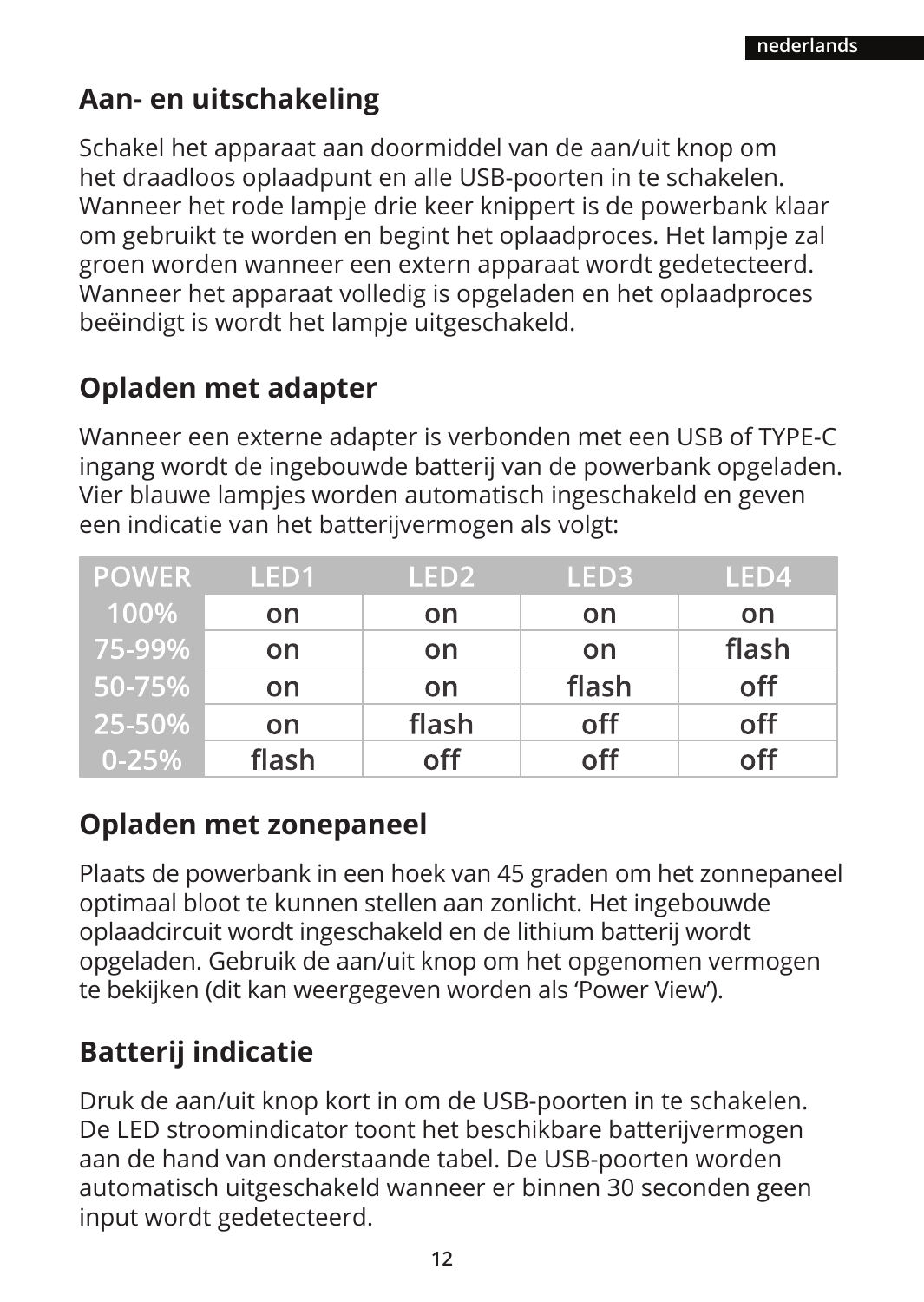| <b>POWER</b> | LED <sub>1</sub> | LED <sub>2</sub> | LED3' | LED4 |
|--------------|------------------|------------------|-------|------|
| 75-100%      | on               | on               | on    | on   |
| 50-75%       | on               | on               | on    | off  |
| 25-50%       | on               | on               | off   | off  |
| 10-25%       | on               | off              | off   | off  |
| $0 - 10%$    | flash            | off              | off   | off  |

### **Draadloos opladen**

Wanneer de draadloze oplaadfunctie wordt gebruikt kan een gewenst apparaat opgeladen worden doormiddel van een maximale uitgangsspanning van 10W. Wanneer alle USB-poorten tegelijkertijd worden gebruikt of wanneer de stroom binnen een bereik van 2.5 A valt zal de draadloze oplaadfunctie automatisch overgeschakeld worden naar 5W. Bij een bereik van 3A wordt de oplaadfunctie volledig uitgeschakeld.

### **Instructies LED-lampen**

Druk tweemaal op de knop om de LED-lampen in of uit te schakelen en druk de knop kort in om lichtinstellingen te wijzigen (zacht licht, fel licht, knipperend licht, SOS modus).

### **Beschermingsfuncties**

### *Ingangsspanning voltage onderstroom protectie*

Wanneer een adapter met afwijkende specificaties (minder dan 5V/2.1A) bij het opladen wordt gebruikt zal de powerbank automatisch aangepast worden naar de uitgangsspanning van de gebruikte adapter om beschadiging te voorkomen. Het apparaat ondersteunt geen uitgangsspanning ontladingsvermogen tijdens het opladen, maar doet dit wel tijdens het opladen via een zonnepaneel.

### *Ingangsspanning kortsluiting bescherming*

Als kortsluiting ontstaat door bijvoorbeeld onjuist gebruik of een beschadigde adapter wordt het apparaat automatisch uitgeschakeld om productbeschadiging te voorkomen.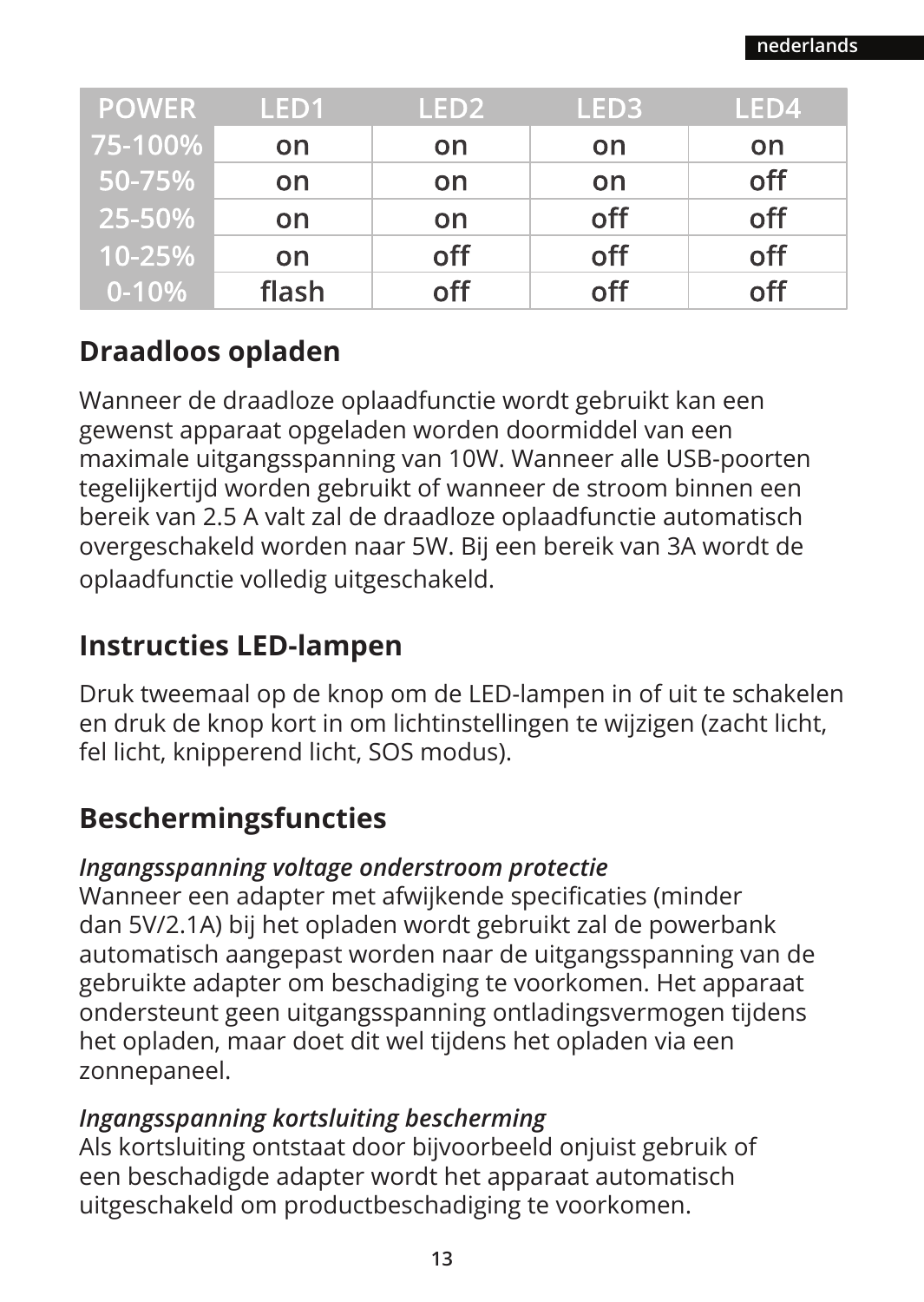### *Uitgangsspanning overstroom bescherming*

Wanneer de uitgangsspanning van een van de USB-poorten wordt blootgesteld aan meer dan 3.2A wordt de powerbank automatisch uitgeschakeld om beide apparaten (powerbank en extern apparaat) te beschermen. De aan/uit knop lichtindicator zal na vier keer knipperen worden gedoofd. Het apparaat moet opnieuw opgeladen en geactiveerd worden om het ontladingsproces te starten.

### *Uitgangsspanning kortsluiting bescherming*

Wanneer kortsluiting ontstaat binnen een van de USB-poorten wordt het apparaat automatisch uitgeschakeld om beide apparaten (powerbank en extern apparaat) te beschermen. De aan/uit knop lichtindicator zal na vier keer knipperen worden gedoofd. Het apparaat moet opnieuw geactiveerd en opgeladen worden om het ontladingsproces te starten.

### **Waarschuwingen**

- Stel het apparaat niet langdurig bloot aan hoge omgevingstemperaturen. Maximaal 45 graden. (wat bijvoorbeeld ontstaat nabij radiatoren of fornuizen). Leg hem overigens ook niet te lang in de zon. Oververhitting beschadigt het apparaat en gaat gepaard met potentieel gevaar.
- Dit product bestaat uit elektrische componenten. Demonteer dit apparaat in geen geval om gevaar en schade te voorkomen.
- Dit apparaat bevat lithium-ionen batterijen. Houd rekening met uw lokale regel- en wetgeving omtrent deponering en recycling van batterijen.
- Stel verwijderde batterijen nooit bloot aan overmatige hitte en houd de batterijen uit de buurt van zonlicht en vuur.
- Heb absoluut geduld met laden via de zon en op netstroom. De powerbank is van zeer grote capiciteit, en heeft dus tijd nodig.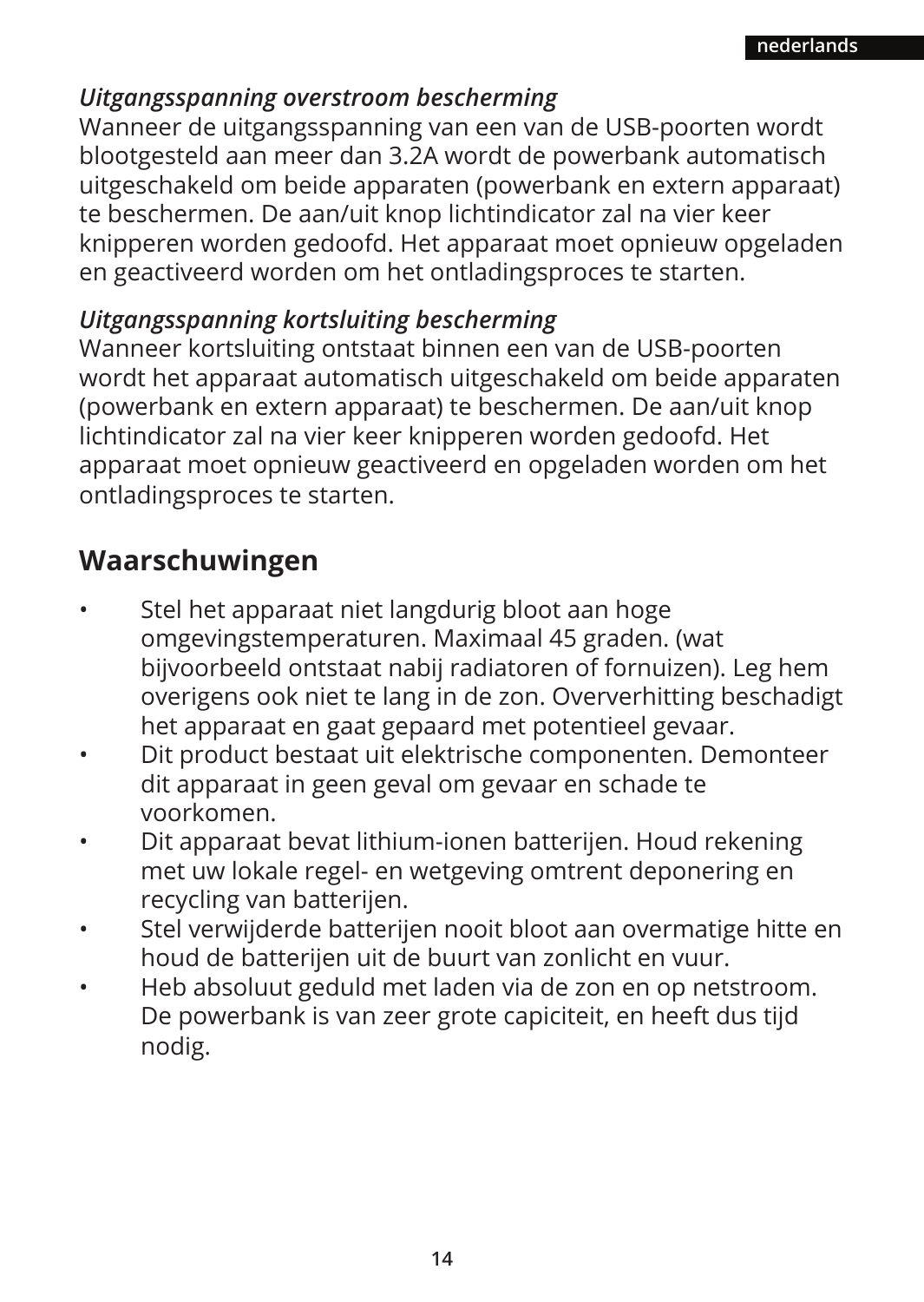### **Herzlichen Glückwunsch zum Kauf eines Artikels aus der Lideka-Solar®-Kollektion.**

### **Lideka Solar® ist eine zuverlässige Marke, die sich für die Umwelt einsetzt und mit Ihnen zusammenarbeiten möchte, um sicherzustellen, dass dieser Planet am Leben bleibt.**

Deshalb möchten wir uns ganz herzlich bei Ihnen für Ihr Vertrauen in uns bedanken.

Lesen Sie das Handbuch sorgfältig durch, um die bestmögliche Benutzererfahrung zu erzielen, und um mögliche Unfälle oder Probleme zu vermeiden. Für Fragen oder Kommentare stehen wir Ihnen natürlich jederzeit zur Verfügung.



klantenservice@lidekahome.nl

**4** 085 - 06 01 297

085 - 06 01 297

Folgen Sie uns auf Instagram und Facebook



LidekaHome

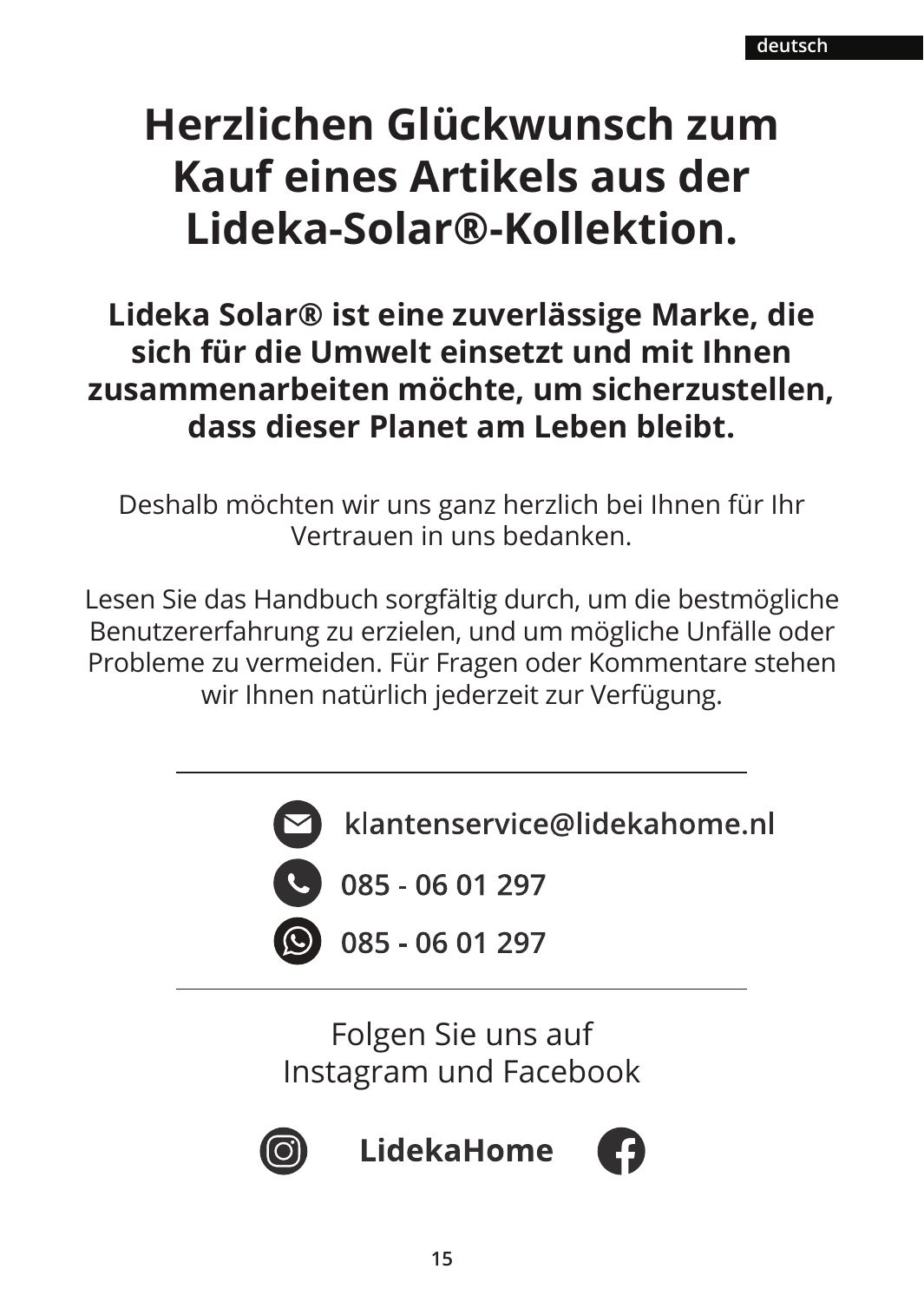## LIDEKA IST EIN FREUND, EIN FREUND FÜRS LEBEN,

### er ist vertrauenswürdig, transparent und hilfsbereit.

### **Einleitung**

Diese drahtlose Powerbank mit Solartechnik unterstützt das Schnellladeprotokoll QC2.0/QC3.0 für Ausgangsspannungen, das Schnellladeprotokoll FCP/AFC/SFCP für Ausgangsspannungen und Eingangsspannungen, das Schnellladeprotokoll MTK PE+1.1 & 2.0 für Ausgangsspannungen sowie USBC/PD2.0/PD3.0 für Eingangsspannungs- und Ausgangsspannungsprotokolle, USB C PD3.0 PPS-Ausgangsspannungsprotokoll und ist geeignet für mobile BC1.2-Geräte von Apple und Samsung.

Das Produkt verfügt über einen Micro-USB-Ladeanschluss, eine TYP-C-Schnittstelle und Solarstrom. Der eingebaute Lithium-Ionen-Akku wird von einer Konstantstrom- und -spannungsquelle geladen. Die Powerbank unterstützt mehrere elektronische Geräte, darunter Mobiltelefone, Tablets, MP3-Geräte und mehr.

USB-2, USB-3 und USB-4: Standardausgang 5V/3A USB-1: Unterstützt QC2.0/QC3.0 DC5V/3,0A 9V/2A 12C/1,5A TYP C: Unterstützt PD2.0/PD3.0 PPS FCP AFC SFCK MTK bidirektionales Schnellladeprotokoll

USB-1 und TYP-C sind USB-Anschlüsse für schnelles Laden. Eine Ausgangsspannung von 5V wird nur unterstützt, wenn zwei oder mehr Ausgangsanschlüsse gleichzeitig verwendet werden. Dieses Gerät ist mit den neuesten Technologien zum Schnellladen ausgestattet und erreicht so einen Wirkungsgrad von 90 % und einen extrem niedrigen Energieverbrauch. Mit intelligenten Techniken bietet das Gerät mehrere Schutzfunktionen und die Powerbank ist sicher und zuverlässig zu bedienen.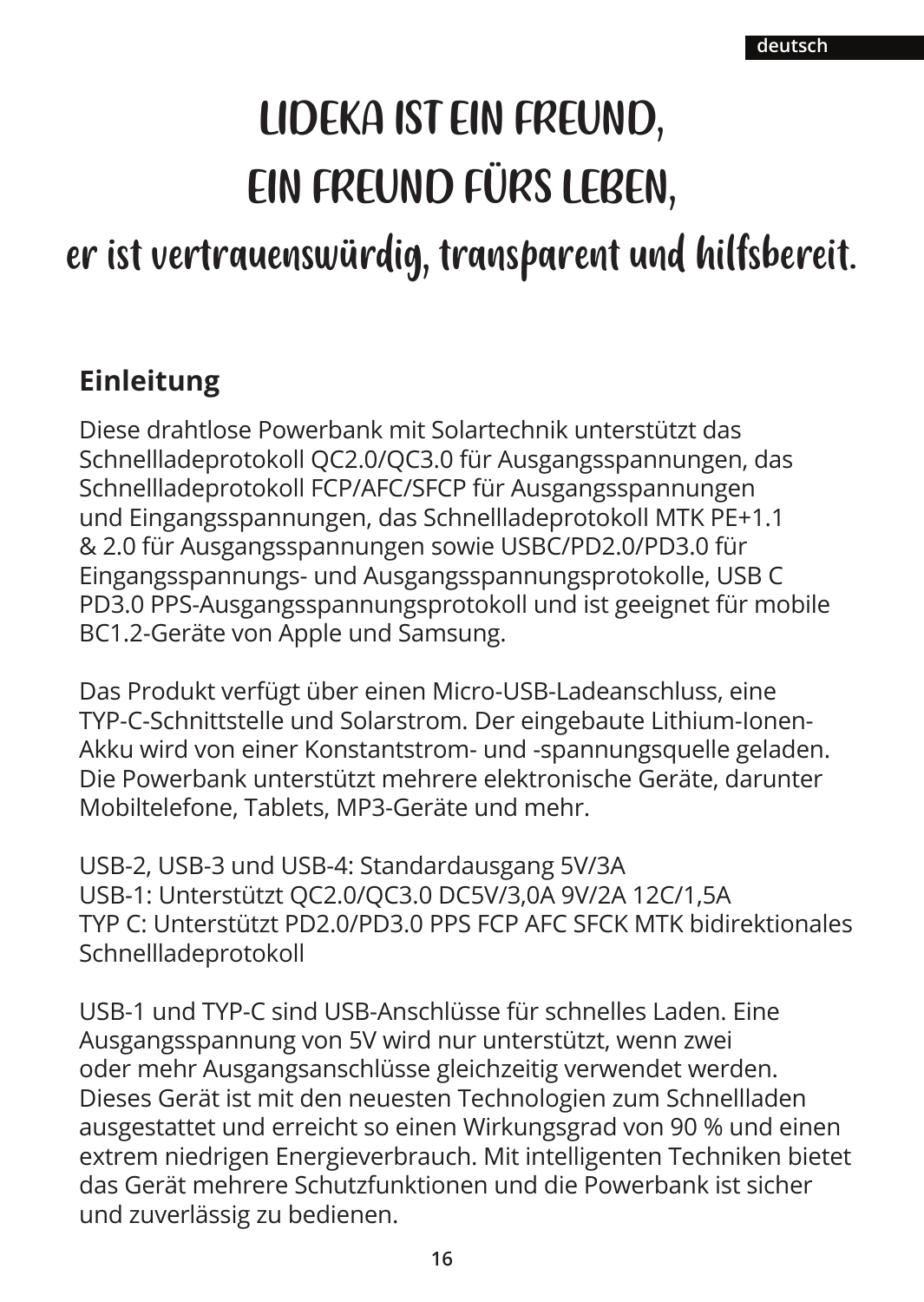### **Technische Daten**

- Mikro-Eingangsleistung: DC 5V/2A 9V/2A
- TYP-C-Eingangsleistung: DC 5V/3A 9V/2A
- Solarladung: DC 5V/1,5W
- Ausgangsspannung USB-1: DC 5V/3,0A 9V/2A 12V/1,5A
- Ausgangsspannung USB-2, -3, -4: DC 5V/3A
- Ausgangsspannung TYP C: DC 5 V/3,0 A 9 V/2 A 12 V/1,5 A.
- Drahtlose Ausgangsspannung: 10W

### **Anzeigefunktionen**

- 1. Solarmodul<br>2 Kabel
- 2. Kabel<br>3 Solara
- **Solaranzeige**
- 4. USB-Anschluss 1/2/3/4
- 5. USB-Silikagel-Schutzstecker<br>6. Micro/TYPE-C USB-Anschlus
- 6. Micro/TYPE-C USB-Anschluss<br>7 Stromindikator
- 7. Stromindikator<br>8 Fin-/Aus-Taste
- 8. Ein-/Aus-Taste
- 9. LED-Lampe
- 10. Drahtlose Ladeanzeige
- 11. Drahtloser Ladepunkt

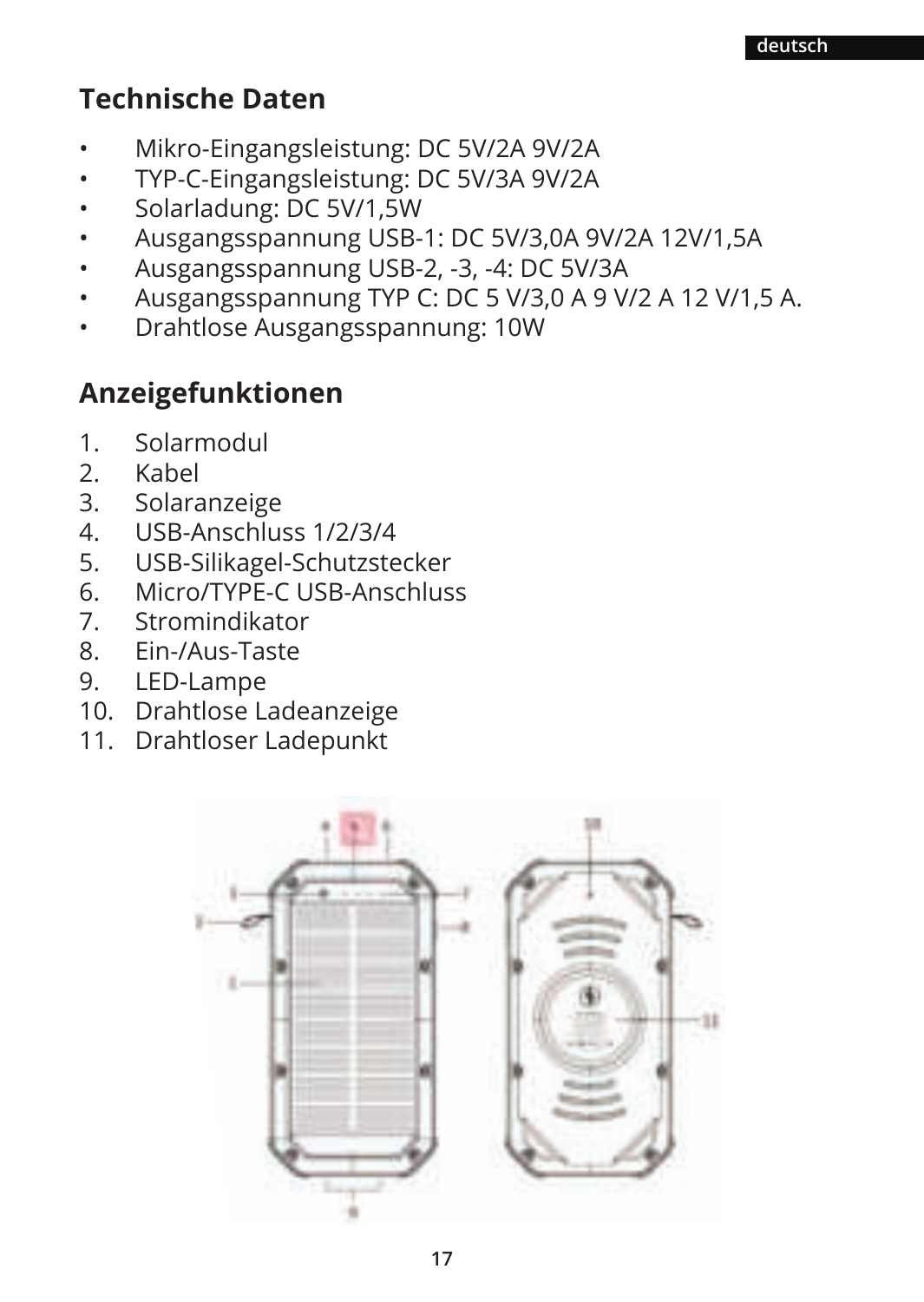### **Ein- und Ausschalten**

Schalten Sie das Gerät mit der Ein/Aus-Taste ein, um den kabellosen Ladepunkt und alle USB-Anschlüsse einzuschalten. Wenn das rote Licht dreimal blinkt, ist die Powerbank betriebsbereit und der Ladevorgang beginnt. Das Licht leuchtet grün, wenn ein externes Gerät erkannt wird. Wenn das Gerät vollständig aufgeladen und der Ladevorgang abgeschlossen ist, erlischt das Licht.

### **Aufladen mit Adapter**

Wenn ein externer Adapter an einen USB- oder TYP-C-Eingang angeschlossen wird, wird der integrierte Akku der Powerbank aufgeladen. Vier blaue Lichter schalten sich automatisch ein und zeigen die Akkuleistung wie folgt an:

| <b>POWER</b> | LED <sub>1</sub> | LED <sub>2</sub> | LED3  | LED4  |
|--------------|------------------|------------------|-------|-------|
| 100%         | on               | on               | on    | on    |
| 75-99%       | on               | on               | on    | flash |
| ' 50-75% ا   | on.              | on               | flash | off   |
| 25-50%       | on.              | flash            | off   | off   |
| $0 - 25%$    | flash            | off              | off   | off   |

### **Aufladen mit Solarmodul**

Stellen Sie die Powerbank in einem Winkel von 45 Grad auf, um das Solarmodul optimal dem Sonnenlicht auszusetzen. Der eingebaute Ladestromkreis wird eingeschaltet und der Lithium-Akku wird aufgeladen. Verwenden Sie die Ein/Aus-Taste, um den Stromverbrauch anzuzeigen (dies kann als "Power View" wiedergegeben werden).

### **Akkuanzeige**

Drücken Sie kurz den Netzschalter, um die USB-Anschlüsse zu aktivieren. Die LED-Betriebsanzeige zeigt die verfügbare Akkuleistung gemäß der folgenden Tabelle an. Die USB-Anschlüsse werden automatisch deaktiviert, wenn innerhalb von 30 Sekunden keine Eingabe erkannt wird.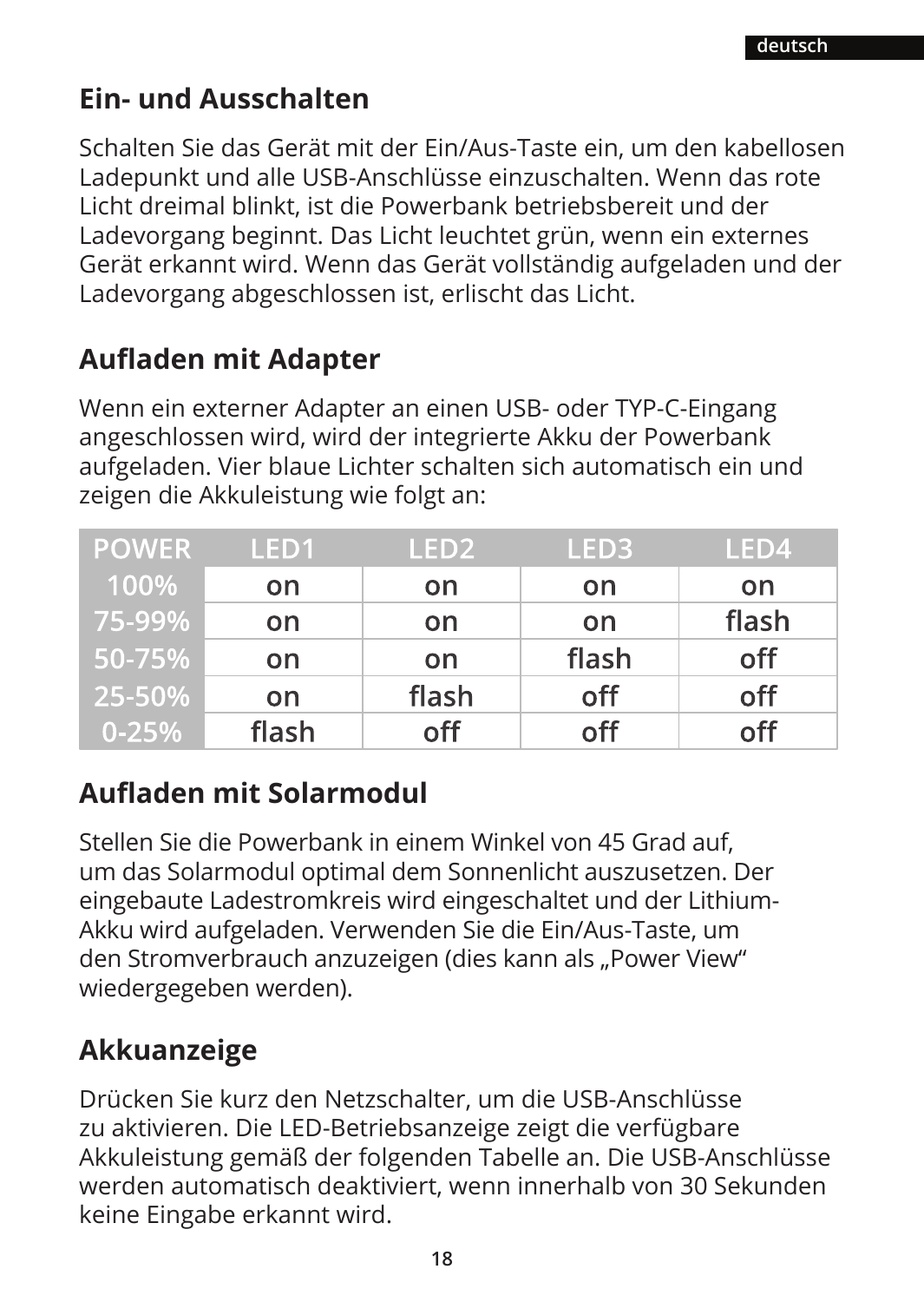| <b>POWER</b> | LED <sub>1</sub> | LED <sub>2</sub> | LED <sub>3</sub> | LED4 |
|--------------|------------------|------------------|------------------|------|
| 75-100%      | on               | on               | on               | on   |
| 50-75%       | on               | on               | on               | off  |
| 25-50%       | on               | on               | off              | off  |
| 10-25%       | on               | off              | off              | off  |
| $0 - 10%$    | flash            | off              | off              | off  |

### **Drahtloses Laden**

Bei Verwendung der drahtlosen Ladefunktion kann ein gewünschtes Gerät mit einer maximalen Ausgangsspannung von 10W aufgeladen werden. Wenn alle USB-Anschlüsse gleichzeitig verwendet werden oder wenn der Strom in einen Bereich von 2,5A abfällt, wird die drahtlose Ladefunktion automatisch auf 5W umgeschaltet. Die Ladefunktion ist in einem Bereich von 3A vollständig ausgeschaltet.

### **Anleitung LED-Lampen**

Drücken Sie die Taste zweimal, um die LED-Lampen einoder auszuschalten, und drücken Sie kurz die Taste, um die Lichteinstellungen zu ändern (sanftes Licht, helles Licht, blinkendes Licht, SOS-Modus).

### **Schutzfunktionen**

### *Unterspannungsschutz Eingangsspannung*

Wenn zum Laden ein Adapter mit unterschiedlichen Spezifikationen (weniger als 5V/2,1A) verwendet wird, wird die Powerbank automatisch an die Ausgangsspannung des verwendeten Adapters angepasst, um Beschädigungen zu vermeiden. Das Gerät unterstützt keine Ausgangsspannungsentladungsleistung während des Ladevorgangs, jedoch während des Ladevorgangs über ein Solarmodul.

### *Kurzschlussschutz Eingangsspannung*

Wenn beispielsweise ein Kurzschluss aufgrund unsachgemäßer Verwendung oder eines beschädigten Adapters auftritt, wird das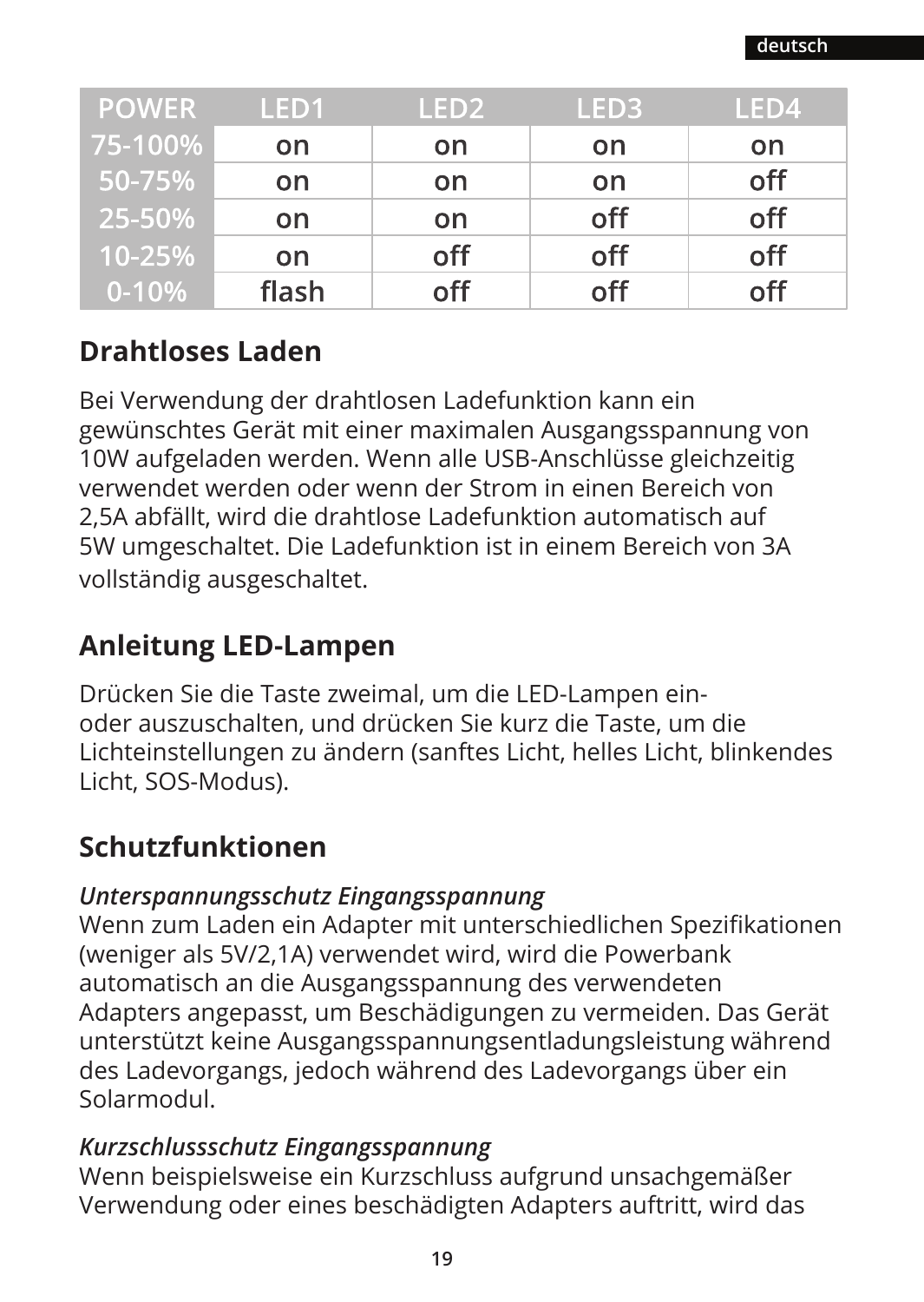Gerät automatisch heruntergefahren, um Produktschäden zu vermeiden.

#### *Überspannungsschutz Ausgangsspannung*

Wenn die Ausgangsspannung eines der USB-Anschlüsse mehr als 3,2A beträgt, wird die Powerbank automatisch ausgeschaltet, um beide Geräte (Powerbank und das externe Gerät) zu schützen. Die Betriebsanzeige des Netzschalters erlischt nach viermaligem Blinken. Das Gerät muss aufgeladen und aktiviert werden, um den Entladevorgang zu starten.

#### *Kurzschlussschutz Ausgangsspannung*

Wenn an einem der USB-Anschlüsse ein Kurzschluss auftritt, wird das Gerät automatisch heruntergefahren, um beide Geräte (Powerbank und das externe Gerät) zu schützen. Die Betriebsanzeige des Netzschalters erlischt nach viermaligem Blinken. Das Gerät muss erneut aktiviert und aufgeladen werden, um den Entladevorgang zu starten.

### **Warnungen**

- Setzen Sie das Gerät nicht längere Zeit hohen Umgebungstemperaturen aus. Maximal 45 Grad. (was zum Beispiel in der Nähe von Heizkörpern oder Öfen auftritt). Legen Sie das Gerät auch nicht zu lange in die Sonne. Überhitzung beschädigt das Gerät und ist mit einer potenziellen Gefahr verbunden.
- Dieses Produkt besteht aus elektrischen Komponenten. Zerlegen Sie dieses Gerät niemals, um Gefahren und Beschädigungen zu vermeiden.
- Dieses Gerät enthält Lithium-Ionen-Akkus. Bitte berücksichtigen Sie Ihre örtlichen Vorschriften und Gesetze zur Entsorgung und zum Recycling von Akkus.
- Setzen Sie entnommene Akkus niemals übermäßiger Hitze aus und halten Sie sie von Sonnenlicht und Feuer fern.
- Haben Sie Geduld beim Laden über die Solarfunktion und am Netzstrom. Die Powerbank hat eine sehr hohe Kapazität und benötigt daher Zeit.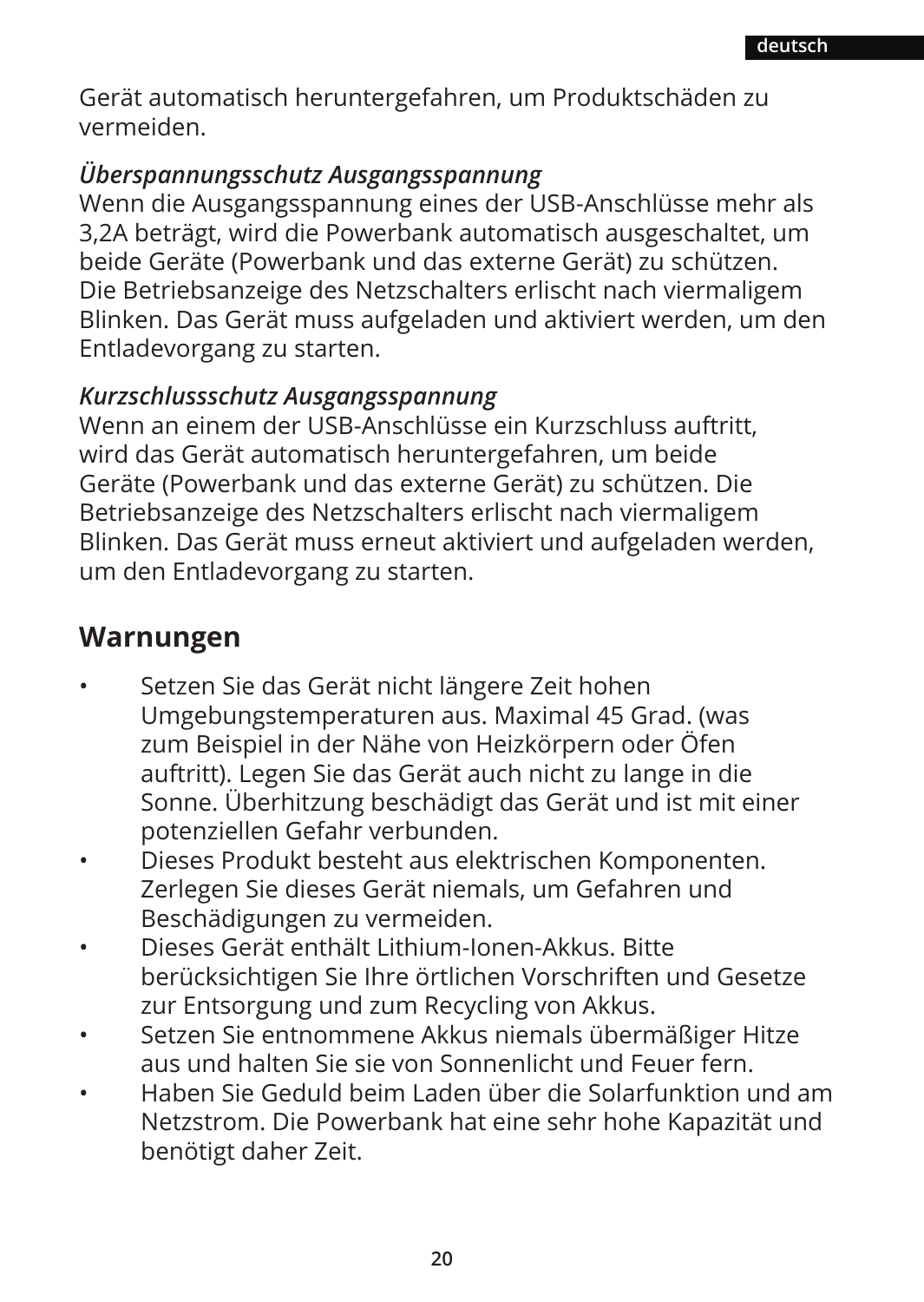### **Félicitations pour l'achat d'un article de la collection Lideka Solar®.**

### Lideka Solar® est une marque fiable qui s'engage **pour l'environnement, et avec vous, nous voulons faire en sorte que cette planète continue à vivre.**

C'est pourquoi nous voulons vous remercier pour votre

Lisez attentivement le mode d'emploi pour une expérience optimale et pour éviter les accidents et problèmes éventuels. Pour toute question ou remarque éventuelle, nous restons bien entendu à votre disposition.



klantenservice@lidekahome.nl

 $085 - 0601297$ 

085 - 06 01 297

Suivez-nous sur Instagram et Facebook



**LidekaHome** 

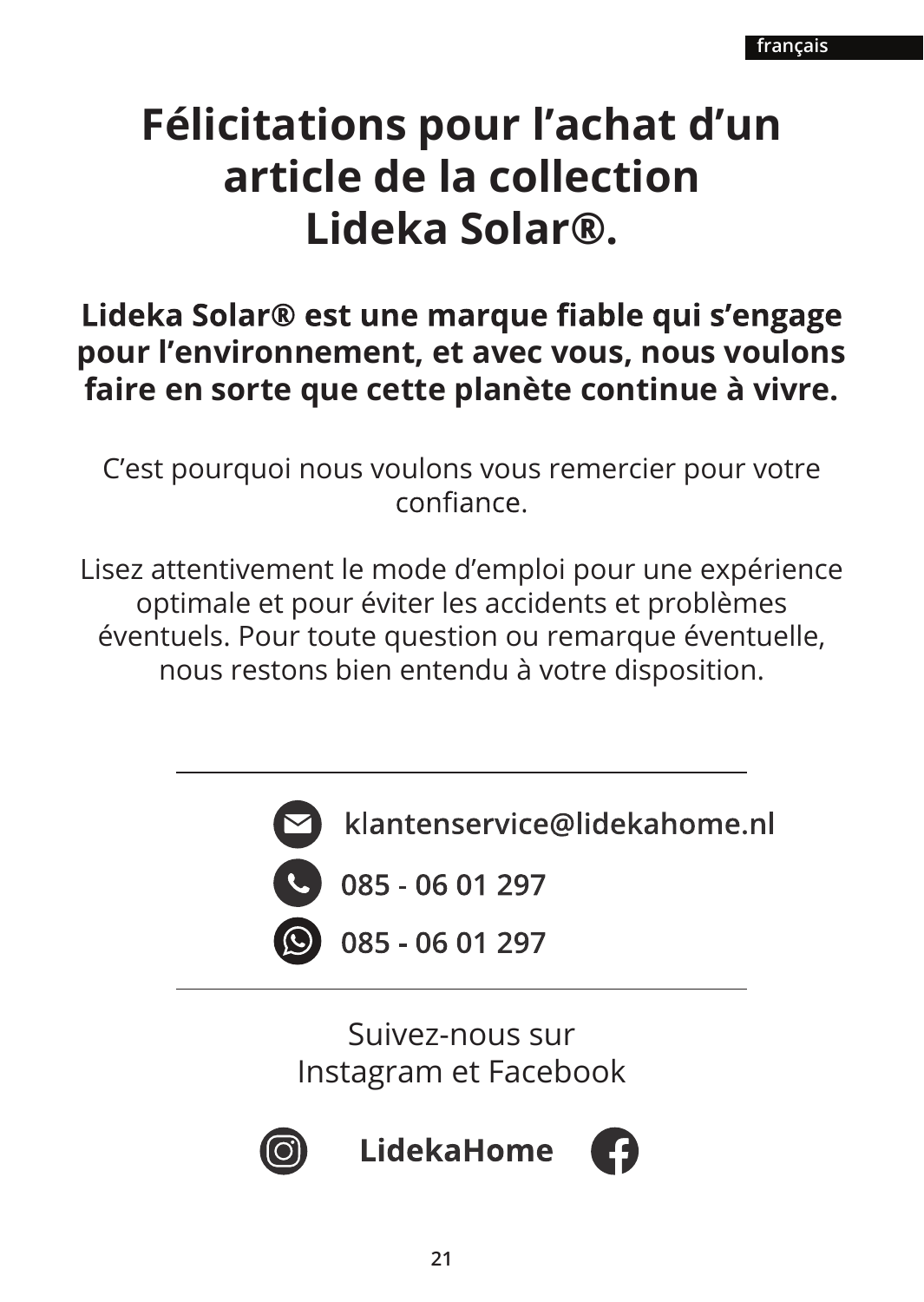## LIDEKA EST UN AMI, UN AMI POUR LA VIE, il est fiable, transparent et utile.

### **Introduction**

Ce powerbank solaire sans fil soutient le protocole de charge rapide à tension de sortie QC2.0/QC3.0 le protocole de charge rapide de tension d'entrée et de sortie FCP/AFC/SFCP, le protocole de charge rapide de tension de sortie MTK PE+1.1 & 2.0, le protocole de tension d'entrée et de sortie USB C/PD2.0/PD3.0, le protocole de tension de sortie USB C PD3.0 PPS et convient pour e. a. les appareils mobiles BC1.2 d'Apple et de Samsung.

Le produit est équipé d'un porte micro-USB, d'une interface TYPE-C et d'un courant d'entrée convenant pour l'énergie solaire. La batterie lithium-ion intégrée se charge à partir d'une source de courant et de tension continue. La powerbank soutient plusieurs appareils électroniques parmi lesquels les smartphones, les tablettes, les lecteurs MP3, etc.

USB-2, USB-3 et USB-4 : sortie standard 5V/3A USB-1 : soutient QC2.0/QC3.0 DC5V/3.0A 9V/2A 12C/1.5A TYPE-C : soutient le protocole de charge rapide bidirectionnel PD2.0/ PD3.0 PPS FCP AFC SFCK MTK

USB-1 et TYPE-C sont des ports USB de charge rapide. Une tension de sortie de 5V est uniquement soutenue lorsque l'on utilise deux ports de sorties ou plus simultanément. Cet appareil dispose des toutes dernières technologies dans le domaine de la charge rapide et atteint de ce fait une efficacité de 90% et une consommation d'énergie extrêmement basse. Grâce aux techniques intelligentes, l'appareil propose plusieurs fonctions de protection et le powerbank s'utilise sans risque et de manière fiable.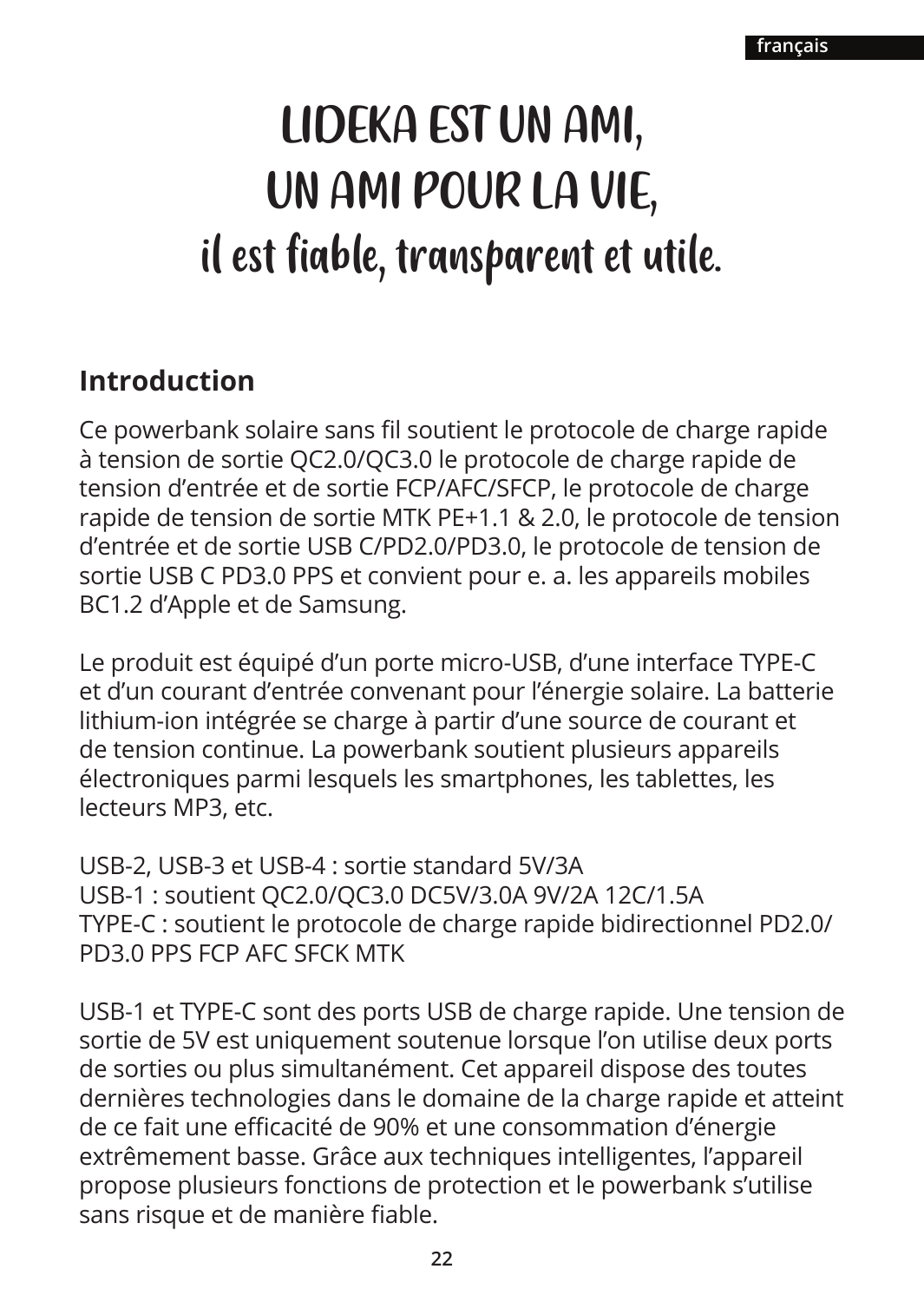### **Spécifications**

- Sortie Micro : DC 5V/2A 9V/2A
- Sortie TYPE-C : DC 5V3A 9V2A
- Charge solaire : DC 5V/1.5W
- Tension de sortie USB-1 : DC 5V/3.0A 9V/2A 12V/1.5A
- Tension de sortie USB-2,-3,-4 : DC 5V/3A
- Tension de sortie TYPE-C : DC 5V/3.0A 9V/2A 12V/1.5A
- Tension de sortie sans fil : 10W

### **Fonction de l'écran**

- 1. Panneau solaire<br>2. Cordon
- 2. Cordon<br>3 Indicate
- 3. Indicateur solaire
- 4. Port USB 1/2/3/4
- 5. Bouchon de protection gel de silice USB<br>6 Port USB Micro/TYPF-C
- 6. Port USB Micro/TYPE-C<br>7 Indicateur de courant
- 7. Indicateur de courant<br>8. Touche Marche / Arrê
- 8. Touche Marche / Arrêt
- 9. Lampe LED
- 10. Indicateur de charge sans fil
- 11. Point de charge sans fil

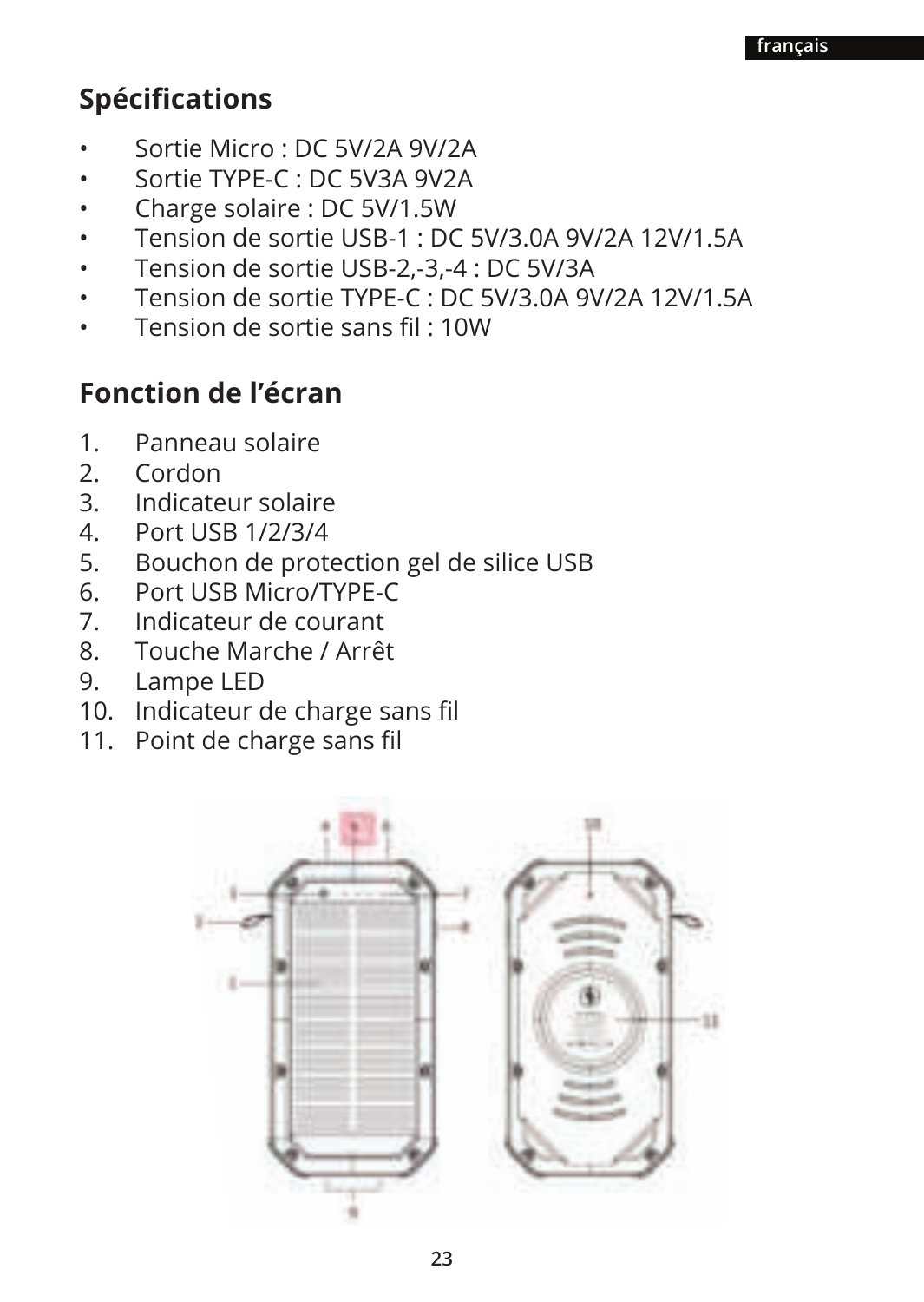### **Mise en marche et arrêt**

Mettez l'appareil en marche à l'aide de la touche Marche/Arrêt pour allumer le point de charge sans fil et tous les ports USB. Lorsque le témoin lumineux rouge clignote trois fois, le powerbank est prêt à l'emploi et commence le processus de charge. Le témoin lumineux devient vert lorsqu'un appareil externe est détecté. Lorsque l'appareil est pleinement chargé et que le processus de charge est terminé, le témoin lumineux s'éteint.

### **Charger avec adaptateur**

Lorsqu'un adaptateur externe est relié à une entrée USB ou TYPE-C la batterie intégrée du powerbank se charge. Quatre témoins lumineux bleus s'allument automatiquement et donnent une indication de la capacité de la batterie comme suit:

| <b>POWER</b> | LED <sub>1</sub> | LED <sub>2</sub> | LED3  | LED4  |
|--------------|------------------|------------------|-------|-------|
| 100%         | on               | on               | on    | on    |
| 75-99%       | on               | on               | on    | flash |
| 50-75%       | on.              | on               | flash | off   |
| 25-50%       | on.              | flash            | off   | off   |
| $0 - 25%$    | flash            | off              | off   | off   |

### **Charger avec panneau solaire**

Placez le powerbank à un angle de 45 degrés pour exposer le panneau solaire de manière optimale à la lumière (du soleil). Le circuit de charge intégré s'allume et la batterie au lithium se charge. Utilisez la touche Marche/Arrêt pour consulter la capacité enregistrée (cela peut être affiché comme 'Power View').

### **Indication de batterie**

Appuyez brièvement sur la touche Marche/Arrêt pour allumer les ports USB. L'indicateur électrique LED montre la capacité de la batterie disponible sur la base du tableau ci-dessous. Les ports USB se coupent automatiquement lorsqu'aucune entrée n'est détectée pendant 30 secondes.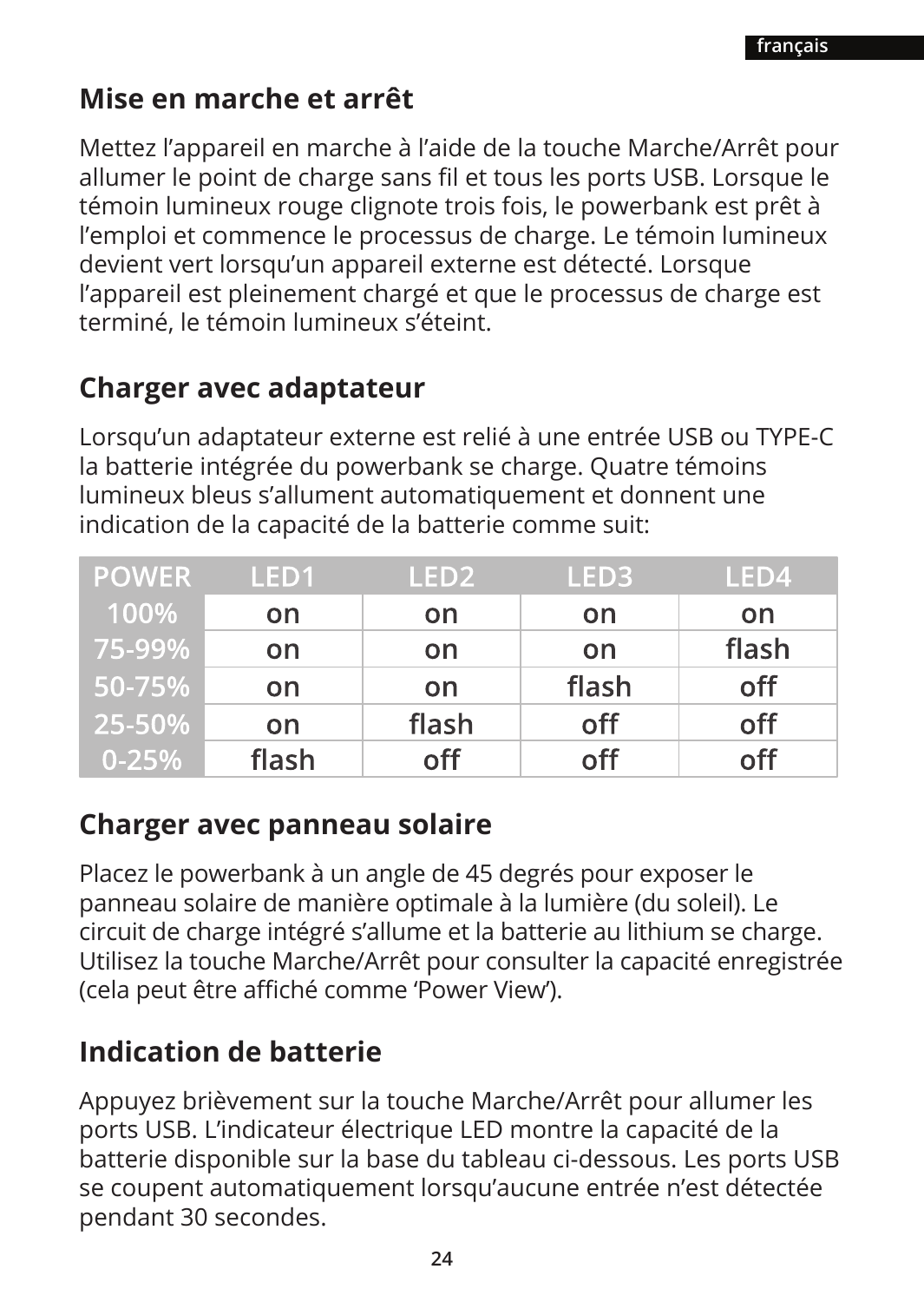| <b>POWER</b> | LED <sub>1</sub> | LED <sub>2</sub> | LED <sub>3</sub> | LED4 |
|--------------|------------------|------------------|------------------|------|
| 75-100%      | on               | on               | on               | on   |
| 50-75%       | on               | on               | on               | off  |
| 25-50%       | on               | on               | off              | off  |
| 10-25%       | on               | off              | off              | off  |
| $0 - 10%$    | flash            | off              | off              | off  |

### **Charger sans fil**

Lorsqu'on utilise la fonction de charge sans fil, on charge l'appareil désiré avec une tension de sortie maximum de 10W. Lorsqu'on utilise simultanément tous les ports USB ou lorsque le courant se situe dans une gamme de 2,5 A, la fonction de charge sans fil passera automatiquement à 5W. Pour une gamme de 3A, la fonction de charge est totalement coupée.

### **Instructions lampes LED**

Appuyez deux fois sur la touche pour allumer ou éteindre les lampes LED et appuyez brièvement sur la touche pour modifier les paramètres d'éclairage (lumière faible, lumière vive, lumière clignotante, mode SOS).

### **Fonctions de protection**

### *Protection de sous-courant tension d'entrée*

Lorsqu'on utilise un adaptateur à spécifications différentes (moins de 5V/2,1A) pour charger, le powerbank s'adapte automatiquement à la tension de sortie de l'adaptateur utilisé pour éviter tout dommage. L'appareil ne soutient aucune tension de sortie pour capacité de déchargement pendant la charge, mais le fait par contre lorsqu'on charge avec un panneau solaire.

### *Protection court-circuit tension d'entrée*

Si un court-circuit se produit suite à l'utilisation incorrecte ou à un adaptateur endommagé, l'appareil se coupe automatiquement pour éviter tout dommage au produit.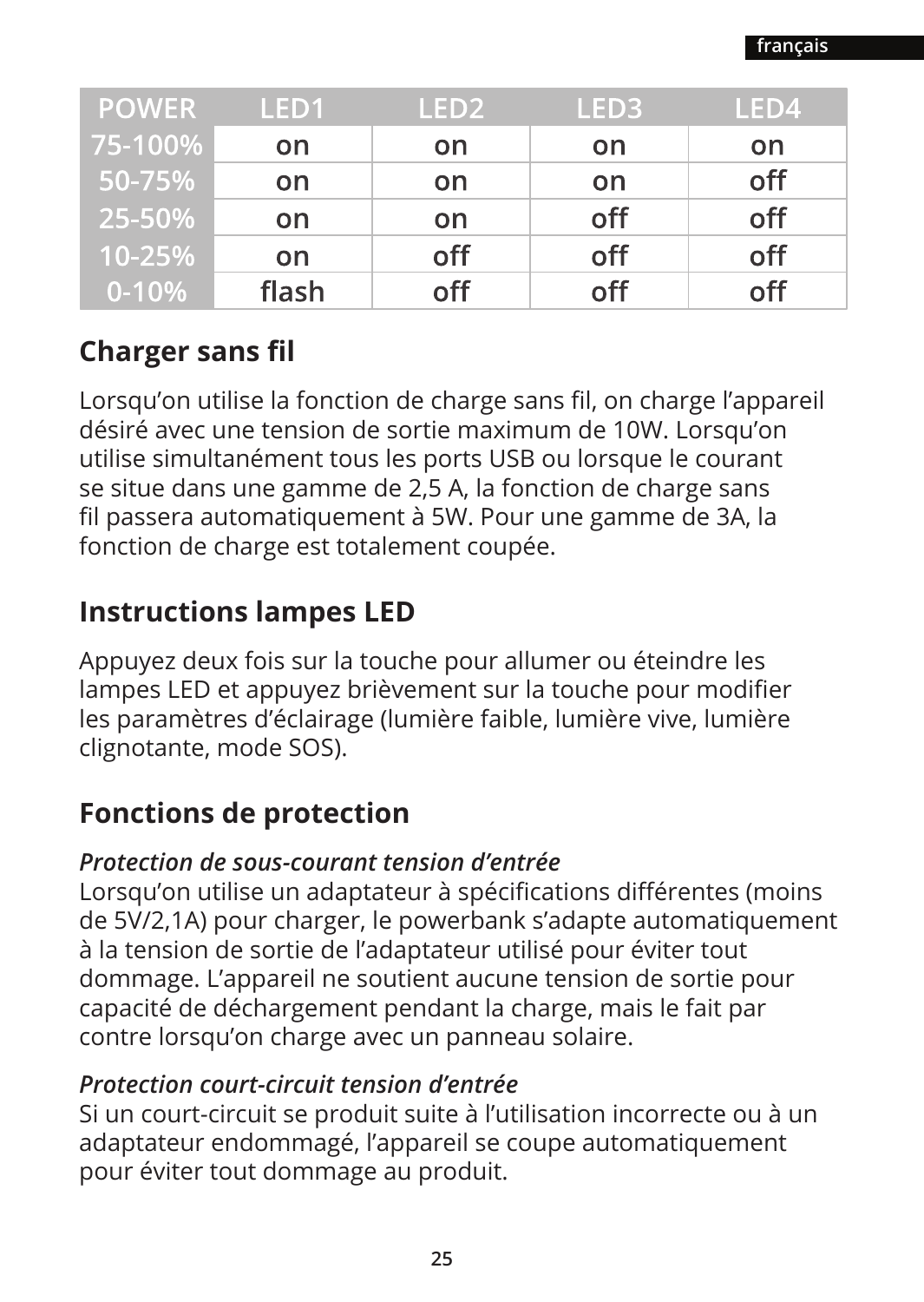### *Protection surintensité tension de sortie*

Lorsque la tension de sortie d'un des ports USB est exposée à plus de 3,2A, le powerbank s'éteint automatiquement pour protéger les 2 appareils (powerbank et appareil externe). L'indicateur lumineux Marche/Arrêt s'éteint après avoir clignoté 4 fois. Il faut à nouveau charger l'appareil et l'activer pour débuter le processus de décharge.

### *Protection court-circuit tension de sortie*

Lorsqu'un court-circuit se produit dans l'un des ports USB, l'appareil s'éteint automatiquement pour protéger les deux appareils (powerbank et appareil externe). L'indicateur lumineux Marche/ Arrêt s'éteint après avoir clignoté 4 fois. Il faut à nouveau charger l'appareil et l'activer pour débuter le processus de décharge.

### **Avertissements**

- N'exposez pas l'appareil trop longtemps à des températures ambiantes élevées. Maximum 45 degrés (ce qui peut se passer près de radiateurs ou de cuisinière). Ne le placez pas non plus trop longtemps au soleil. La surchauffe endommage l'appareil et s'accompagne d'un risque potentiel.
- Ce produit comporte des composants électriques. Ne démontez en aucun cas l'appareil pour éviter tout danger ou dommage.
- Cet appareil contient des batteries lithium-ion. Tenez compte de la réglementation locale sur la collecte et le recyclage des batteries.
- N'exposez jamais les batteries relevées à une chaleur excessive et gardez-les hors de portée du soleil et d'un feu.
- Soyez vraiment patient pour recharger avec le soleil ou le courant de secteur. Le powerbank a une très grande capacité et il a donc besoin de temps.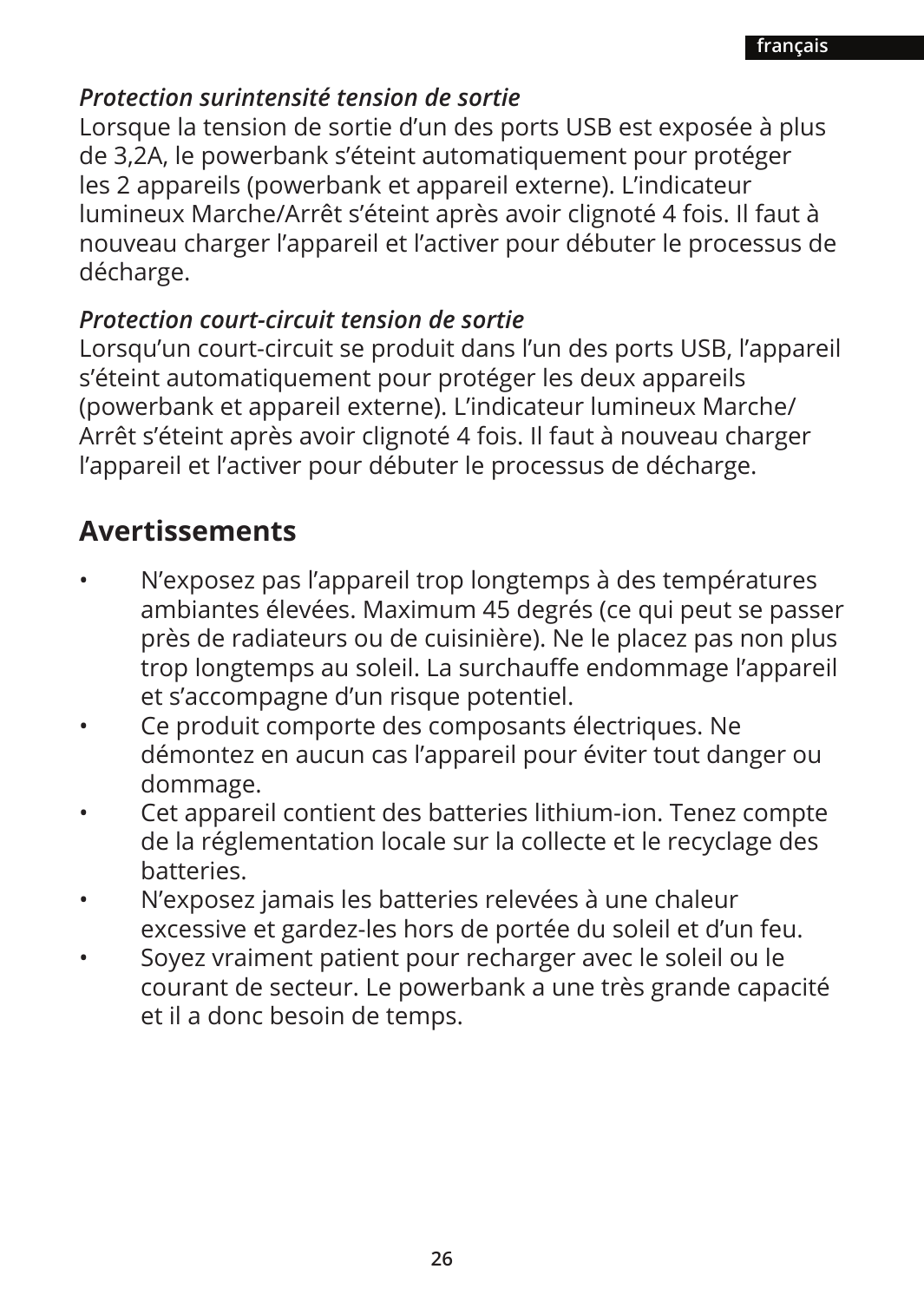

4 USB-PORTS



WIRELESS<br>CHARGING



WATERPROOF



FAST CHARGING<br>FUNCTION